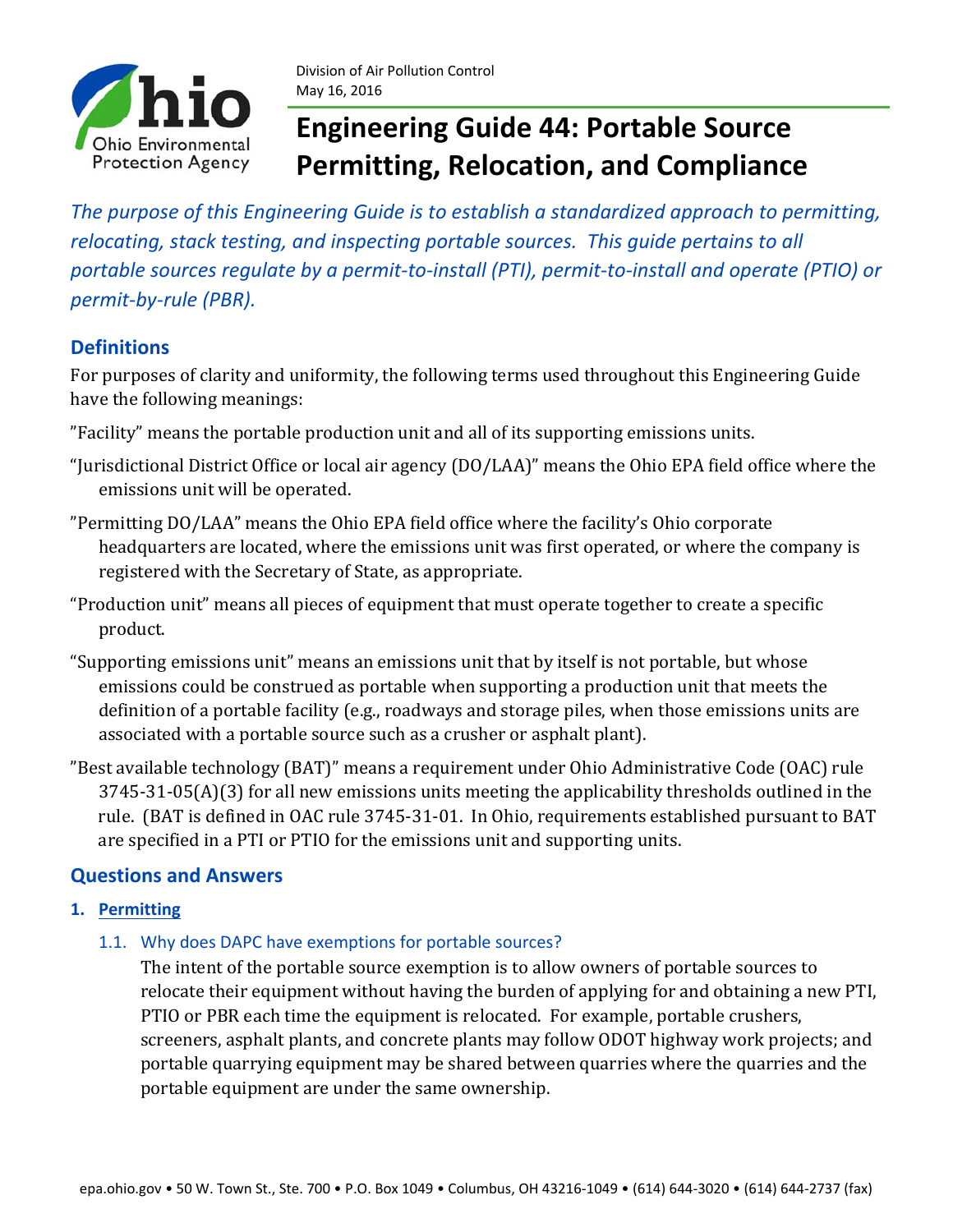## 1.2. How is a portable source defined?

OAC rule 3745-31-01 defines a portable source as an air contaminant source that, in the director's judgment, is specifically designed to be transferred to a new site as needs warrant." Portable sources may be classified or converted to a stationary source either through a permit modification or some sort of alteration of the portable source, such as permanent stacks for emissions controls, permanent footers, and/or other such structural changes. Such changes to the site indicate either (a) an intent by the owner/operator to leave the portable source in a certain location indefinitely or (b) the portable source is no longer portable.

A similar definition used in OAC rule 3745-31-01 for a non-road engine identifies characteristics of transportability (portability) as including, but not limited to: wheels, skids, carrying handles, dolly, trailer, or platform.

Certain rules that affect specific sources may have more stringent definitions of a portable source. For example, 40 CFR Part 60, Subpart 000 regulates the emissions from nonmetallic mineral processing plants. It defines a portable source as any plant that is mounted on any chassis or skids and may be moved by the application of a lifting or pulling force. In addition, there shall be no cable, chain, turnbuckle, bolt or other means (except electrical connections) by which any piece of equipment is attached or clamped to any anchor, slab, or structure, including bedrock that must be removed prior to the application of a lifting or pulling force for the purpose of transporting the unit."

When in doubt as to whether or not a source is considered to be portable, contact the Central Office DAPC permitting staff assigned to the DO/LAA.

## 1.3. Is there a time limit for how long a portable source can operate in one location and still be a portable source?

Typically, portable equipment is moved in a timely manner, and relatively often. Equipment that has been dismantled or generally not operated for a period of two years or more will need new PTIs or PTIOs prior to operation and will have to meet appropriate BAT requirements. This time period is based upon U.S. EPA guidance. DO/LAAs should contact the DAPC permitting section to discuss and properly evaluate such situations.

## 1.4. How is it determined which DO/LAA must permit each portable emissions unit?

Typically, the permitting DO/LAA will be the field office with jurisdiction over the county where the company's corporate headquarters are located. If the company does not have permanent offices in Ohio, the DO/LAA where the company is registered with the Ohio Secretary of State is tasked with processing the appropriate permit applications. If information from the Secretary of State is not readily available, the appropriate DO/LAA is based upon where the equipment will first be located.

## 1.5. When permitting a portable source, should supporting emissions units, such as roadways, storage piles, material handling, and storage tanks be included?

Yes. While it is true that roadways are not portable, the traffic that is associated with the portable source travels with the portable source. Consider the case where a portable source relocates to a site that is currently not permitted. Without having roadways associated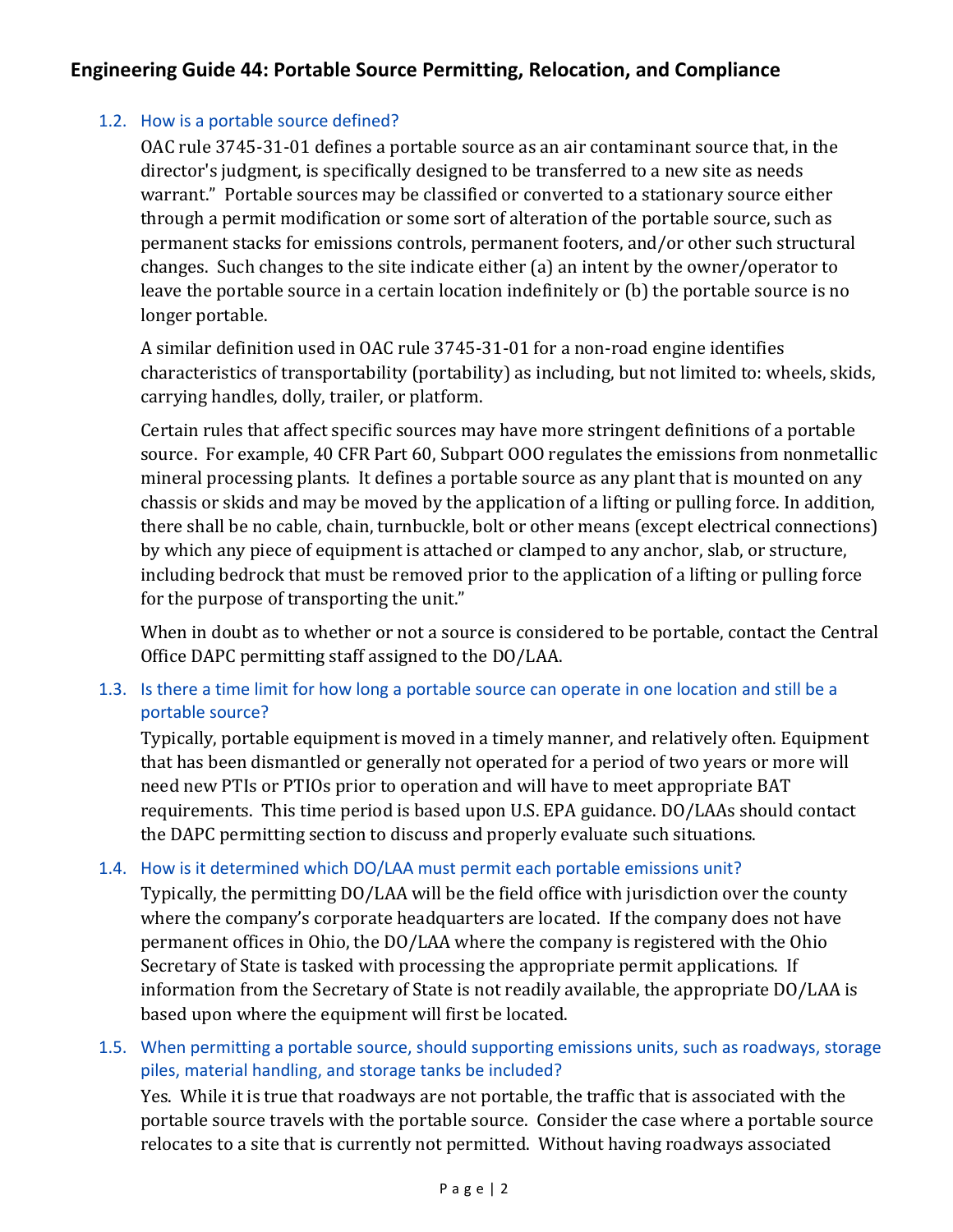specifically with the portable source, the permittee must first apply for and obtain a permit for the roadways prior to relocating. If roadways are not associated with the portable source, the requirement of permitting the roadways separately defeats the intent of the portable source exemptions. See the definition of supporting units.

### 1.6. What is the proper way to identify portable sources?

It is recognized that permitting portable facilities has been handled differently over time and across DO/LAAs. As a result, it is not uncommon to find multiple independent portable production units operating under one facility ID. However, in order to be consistent, the grouping of emissions units into portable facilities should be achieved based upon the production unit paradigm. In general, production units consist of all pieces of equipment that must operate together to create a specific product. A portable facility is considered to be a production unit and all the supporting emission units needed for the production unit to successfully operate that relocate together. Because some companies need more flexibility to relocate individual pieces of equipment, they may request to have a facility that consists of a single piece of equipment or some combination of equipment that is not capable of creating a specific product on its own. (Note: These sources may appear to be "de minimis" when permitted separately; however, when they are combined with other facilities at a site to create an operable production unit, they would not meet the "de minimis" exemption. This policy should not be used to exempt sources that would otherwise need permits.)

The key to proper identification of portable facilities is to work with the owner to determine the degree of flexibility that they require when relocating their equipment. For example, if Crusher 1 always operates with Screener A then they should be placed under one facility ID. If the company believes that they will need to use these two pieces of equipment simultaneously at separate locations, then Crusher 1 and Screener A should be split into separate facilities.

During discussions with the company, the DO/LAA should communicate to the company that increased flexibility will increase the administrative burden on the company. Each separate facility that they own will have to submit separate compliance reports, fee emission reports, and permit applications.

### 1.7. How should portable emissions units be labeled and grouped into facilities?

A portable facility is considered to be a production unit and all the supporting emission units needed for the production unit to successfully operate and relocate. The production unit will be defined by the owner. Each DO/LAA will be expected to work closely with the owner to designate exactly what equipment will move together and, therefore, be considered a facility. Supporting emission units (e.g., roadways, storage piles, etc.) will also need to be identified and permitted as needed.

The following is an example of two different ways aggregate operations could be split into portable facilities: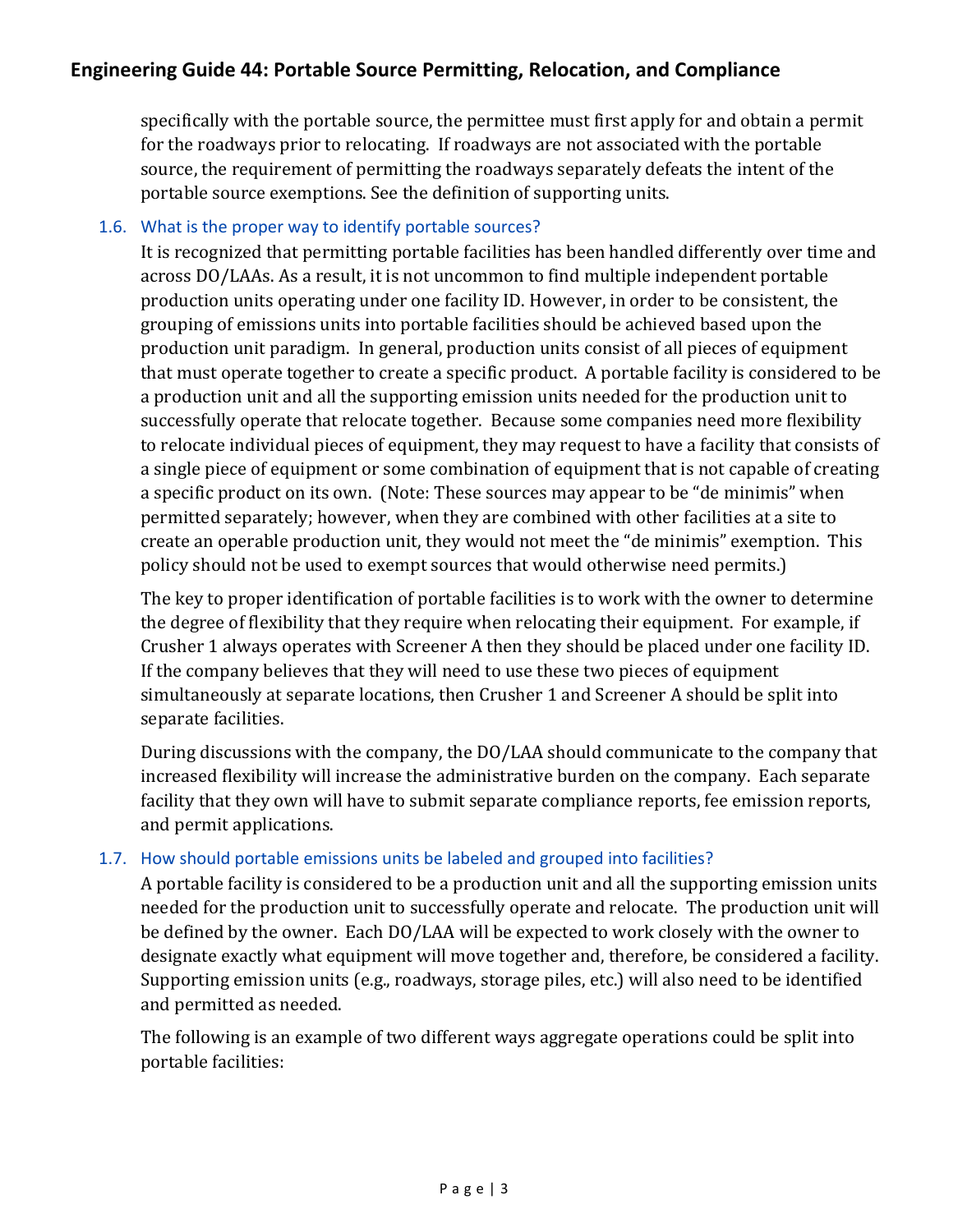Option 1:

*Aggregate Plant A* P901- aggregate plant (consisting of 1 crusher, 1 screener, 1 conveyor, and 2 attached generators) P001- detached generator F001-roadways

F002- storage piles (including load-in and load-out)

## Option 2:

*Aggregate Plant A* P901- aggregate plant (consisting of 1 crusher with attached generator) F001-roadways F002- storage piles (including load-in and load-out)

*Aggregate Plant B* P901- aggregate plant (consisting of 1 screener with attached generator) F001-roadways F002- storage piles (including load-in and load-out)

*Aggregate Plant C* F001-roadways F002- storage piles (including load-in and load-out) F003- aggregate plant (consisting of 1 conveyor)

*Portable Generator A* P001- detached generator

## 1.8. What administrative and/or permitting actions should be completed when a facility or emissions unit that has already been permitted needs to be regrouped or split apart to meet the policy as described in Questions 1.6 and 1.7 above?

There are specific procedures that must be completed by DO/LAA staff to ensure that portable emissions units are correctly grouped as a facility, tracked, and permitted.

DO/LAA staff, please see Customer Support Center FAQ Topic "How to group portable emissions units into facilities" (ID 2167) for specific instructions on regrouping permitted emissions units into portable facilities within the system.

## 1.9. It sometimes becomes hard to track portable sources by emissions unit IDs or the descriptions supplied by the permittees. Can we do anything about this?

The equipment models and serial numbers should be included in the PTI, PTIO, or PBR application forms when possible. However, because initial PTIs or PTIOs are normally issued before the equipment is procured, this is not always possible. The serial number is included as a reportable detail on the Portable Source Relocation Request form.

## 1.10. How is a transfer of ownership of portable equipment within and across DO/LAA jurisdictional boundaries handled?

OAC rule  $3745-31-07(E)$  allows air permits to be transferred to the new owners when air emissions sources change ownership. However, the transfer process can be somewhat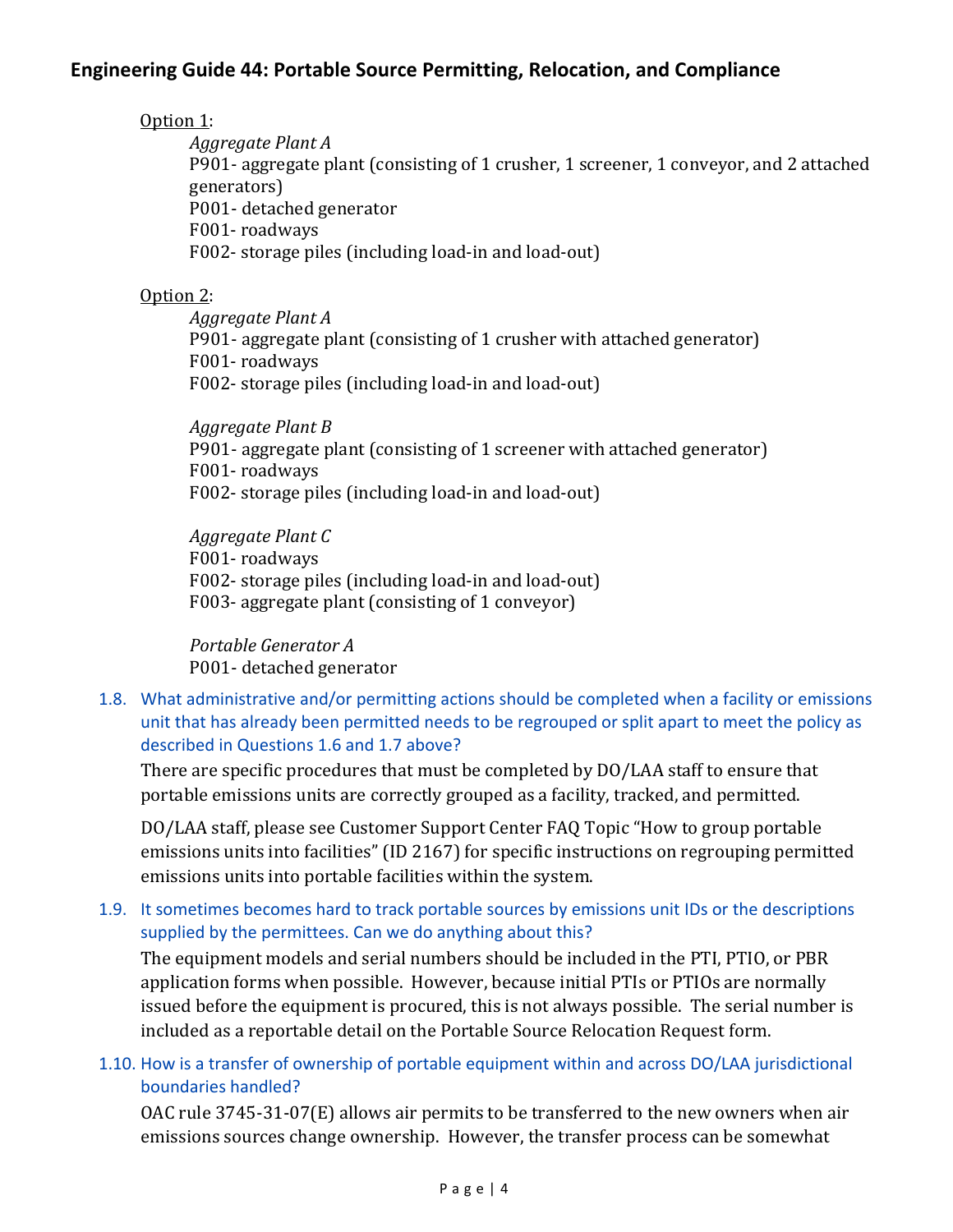complicated when dealing with portable operations. It is important to work closely with the new owners of the portable equipment to determine how the equipment will be grouped as a facility or facilities (see 1.6 and 1.7 above). If the portable equipment is transferred to a new owner across DO/LAA jurisdictional boundaries, it is also important to coordinate with the new permitting DO/LAA. There are specific procedures that DO/LAAs must complete to ensure that portable emissions units are correctly transferred.

*DO/LAA Staff*: Please see Customer Support Center FAQ Topic "How to transfer facility ownership of portable facilities" (ID 2168) for specific instructions on transferring facility ownership for portable facilities within the system.

If the purchase of a portable facility involves moving the facility to a new location, a portable source relocation request needs to be submitted by the new owner.

## 1.11. Who has the responsibility for the permits for portable sources that are leased or rented from a rental company?

Should a permit or PBR be necessary (i.e., the emissions unit does not qualify for any of the permitting exemptions in OAC Chapter 3745-31), it is the responsibility of the rental or leasing company to obtain and maintain the proper permits. It is also the responsibility of the rental or leasing company to submit the portable relocation request, although there is nothing that prevents the lessee from obtaining the appropriate permits as the operator.

Should enforcement be warranted, Ohio EPA would most likely consider enforcement against both entities.

## 1.12. What happens if a portable source owner wants co-locate equipment with another air contaminant source?

When evaluating a site for portable relocation approval, the potential to emit from all air contaminant sources that meet the definition of a "facility" must be considered for Title V and major new source review.

Relocation of any portable source that results in the installation of a major stationary source or the modification of a major stationary source must also meet all applicable requirements under OAC Chapter 3745-31, including the requirement to obtain a permit-to-install prior to relocation. Relocation of any portable source that results in the creation of a major source, as defined in rule 3745-77-01 of the Administrative Code, shall also meet all applicable requirements under the Title V program contained in Chapter 3745-77 of the Administrative Code, which may include the requirement to apply for a Title V permit.

## **2. Portable Relocation Procedures**

2.1. What is the mechanism that allows portable sources to relocate without first obtaining new PTIs, PTIOs or PBRs each time they relocate?

Portable sources subject to PTI, PTIO, and PBR requirements are specifically exempted from obtaining new permits with each relocation, as provided in OAC rules  $3745-31-03(B)(1)(p)$ , as appropriate. This rule must be understood and applied appropriately.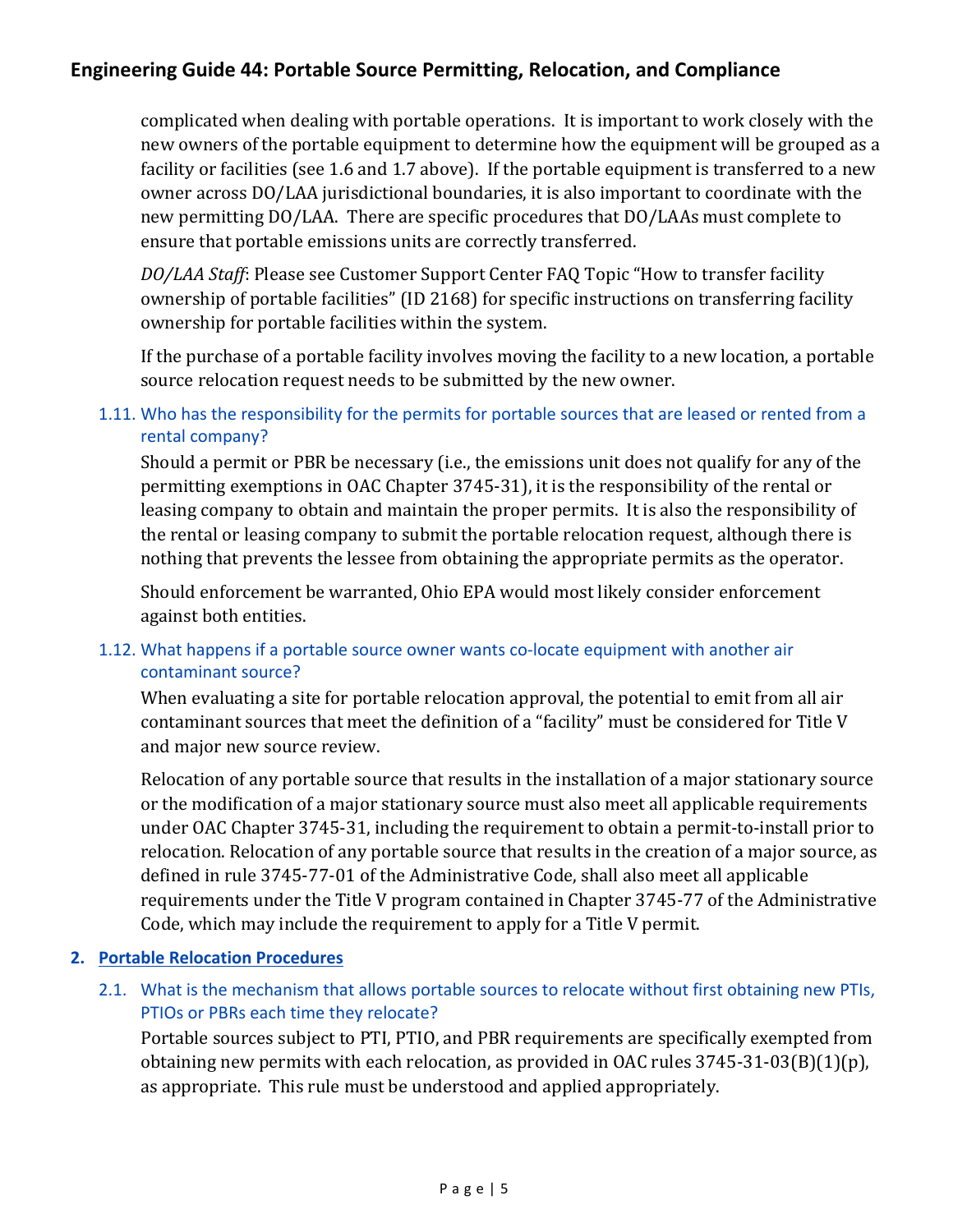## **OAC rule 3745‐31‐03(B)(1)(p)(i)**

OAC rule  $3745-31-03(B)(1)(p)(i)$  was written to allow flexibility in relocating portable sources where the potential locations are unknown, such as portable sources that are available for lease, or those sources that move with the work to minimize travel time of delivery trucks (like concrete plants and asphalt plants that relocate to accommodate ODOT contracts). 

## Intent to Relocate: One-Time Approval, Site Not Pre-approved

Relocation approval will be granted provided the owner/operator meets the following requirements: 

- a. The portable source including the portable permit-by-rule source was installed after January 1, 1974 and continues to comply with any applicable BAT and state or federal air pollution rule or law.
- b. The portable source including the portable permit-by-rule source continues to comply with the currently effective permit-to-install or PTIO or any applicable permit-to-operate or registration status or currently effective permit-by-rule.
- c. The owner or operator has requested approval, in a form and manner prescribed by the director, to relocate the portable source including the portable permit-by-rule source within a minimum of twenty-one days prior to the scheduled relocation.
- d. The director has issued a public notice, consistent with Chapter 3745-49 of the Administrative Code, in the county where the proposed site is located, stating that in the director's judgment the portable source including the portable permit-by-rule source at the proposed site will have an acceptable environmental impact.

## **OAC rule 3745‐31‐03(B)(1)(p)(ii)**

OAC rule  $3745-31-03(B)(1)(p)(ii)$  is provided for the instances when the potential locations for a portable source are known ahead of time. A typical example in which the potential locations are known ahead of time would be a mining company that has some piece of portable equipment that will repeatedly relocate to multiple sites under their control.

## Intent to Relocate: Site Pre-approval

The facility must request to have one or more sites pre-approved as a site they will be able to relocate to in the future. Site pre-approval will be granted provided the owner/operator meets the following requirements:

- a. The portable source including the portable permit-by-rule source was installed after January 1, 1974 and continues to comply with any applicable BAT and state or federal air pollution rule or law.
- b. The portable source including the portable permit-by-rule source continues to comply with the currently effective permit-to-install or PTIO or any applicable permit-to-operate or registration status or currently effective permit-by-rule.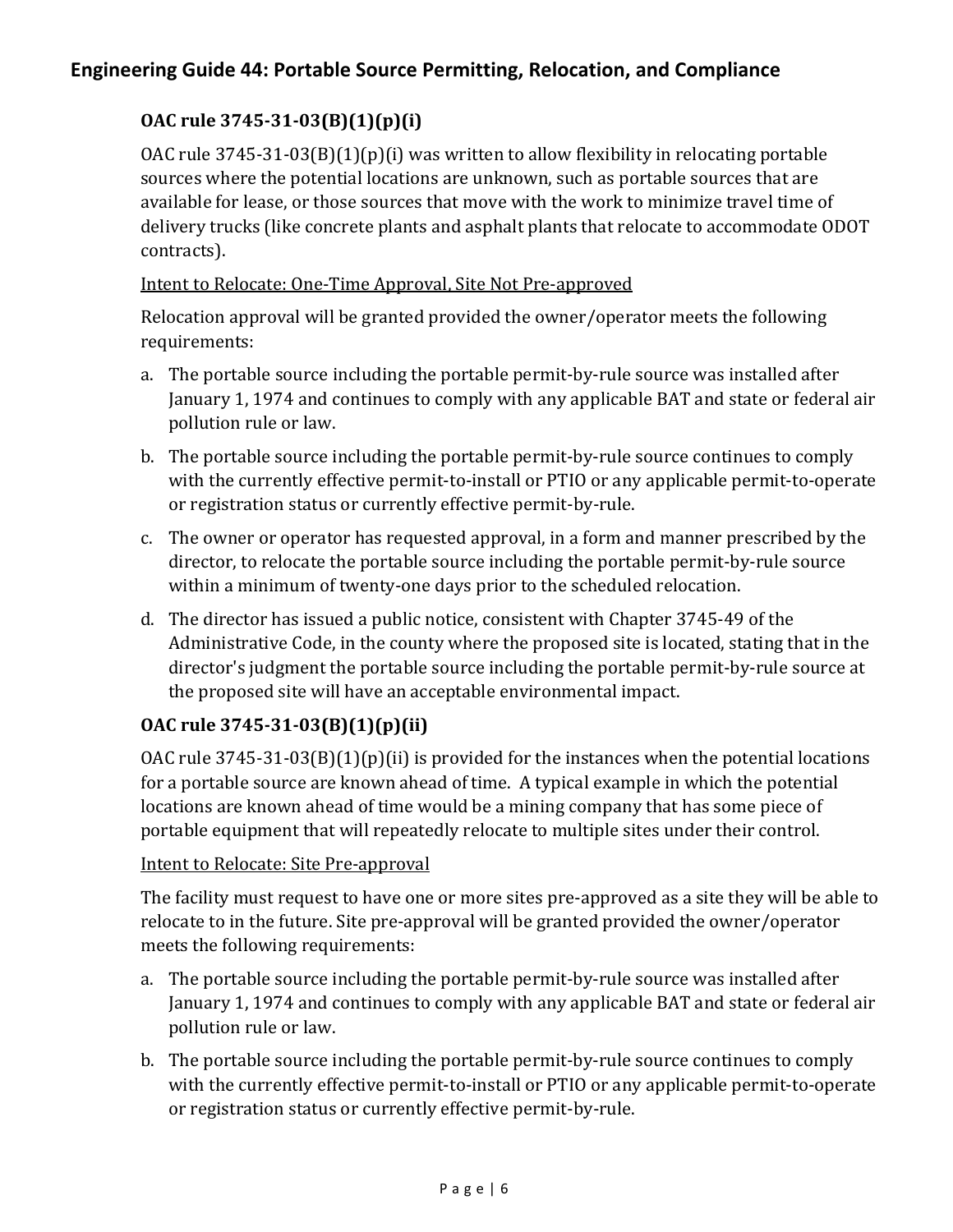- c. The owner or operator has requested approval, in a form and manner prescribed by the director, to relocate the portable source including the portable permit-by-rule source to the proposed pre-approved site.
- d. The director has issued a public notice, consistent with Chapter 3745-49 of the Administrative Code, in the county where the proposed pre-approved site is located, stating that in the director's judgment the portable source including the portable permitby-rule source and the proposed pre-approved site will have an acceptable environmental impact.

If a company chooses to relocate the equipment to a facility not on their list of pre-disclosed locations, alternatively, the facility may use the one-time approval method described above and provided in OAC rule  $3745-31-03(B)(1)(p)(i)$ .

A flowchart outlining the protocol for each type of relocation can be found in Attachment 1: Portable Source Relocation Flowchart. See Attachment 2: Request for Approval to Relocate a Portable Source to view the required form.

## 2.2. Are facilities required to notify Ohio EPA once they have relocated?

Yes, the facility will receive a Portable Plant Relocation Confirmation form along with the approval letter. This form, or an update to the eBusiness Center: Air Services facility location information, must be submitted to Ohio EPA within 21 days of relocation to an approved site. Confirmation of relocation is required in OAC 3745-31-03(B)(1)(p).

If the change is submitted using Air Services, it will appear in Ohio EPA's software system, Stars2, as a facility profile change and an information task will appear on the To Do list of the permit writer identified for that facility. The permitting DO/LAA must update the facility address in the system if the hardcopy form was received.

## 2.3. Do these relocation approvals expire?

Yes, the expiration of these approvals is dependent upon the type of approval granted as follows: 

## Intent to Relocate: One-Time Approval, Site Not Pre-approved

Following approval of the site by the director, the portable source may relocate to the site one time within 365 days of approval issuance.

## Intent to Relocate: Site Pre-approval

Following pre-approval of the site by the director, the portable source may relocate to the pre-approved site at any time on or before the expiration date which will be three years from the date of issuance.

## 2.4. Does equipment regulated by a PBR need to follow portable relocation procedures? Yes, with the rule changes that became effective May 1, 2016 a portable source regulated by a PBR is subject to OAC 3745-31-03(B)(1)(p).

## 2.5. Which Ohio EPA field office is responsible for determining if a site is acceptable?

The permitting DO/LAA should notify the jurisdictional DO/LAA within five days of receiving a relocation request. The jurisdictional DO/LAA should review the site to determine if it is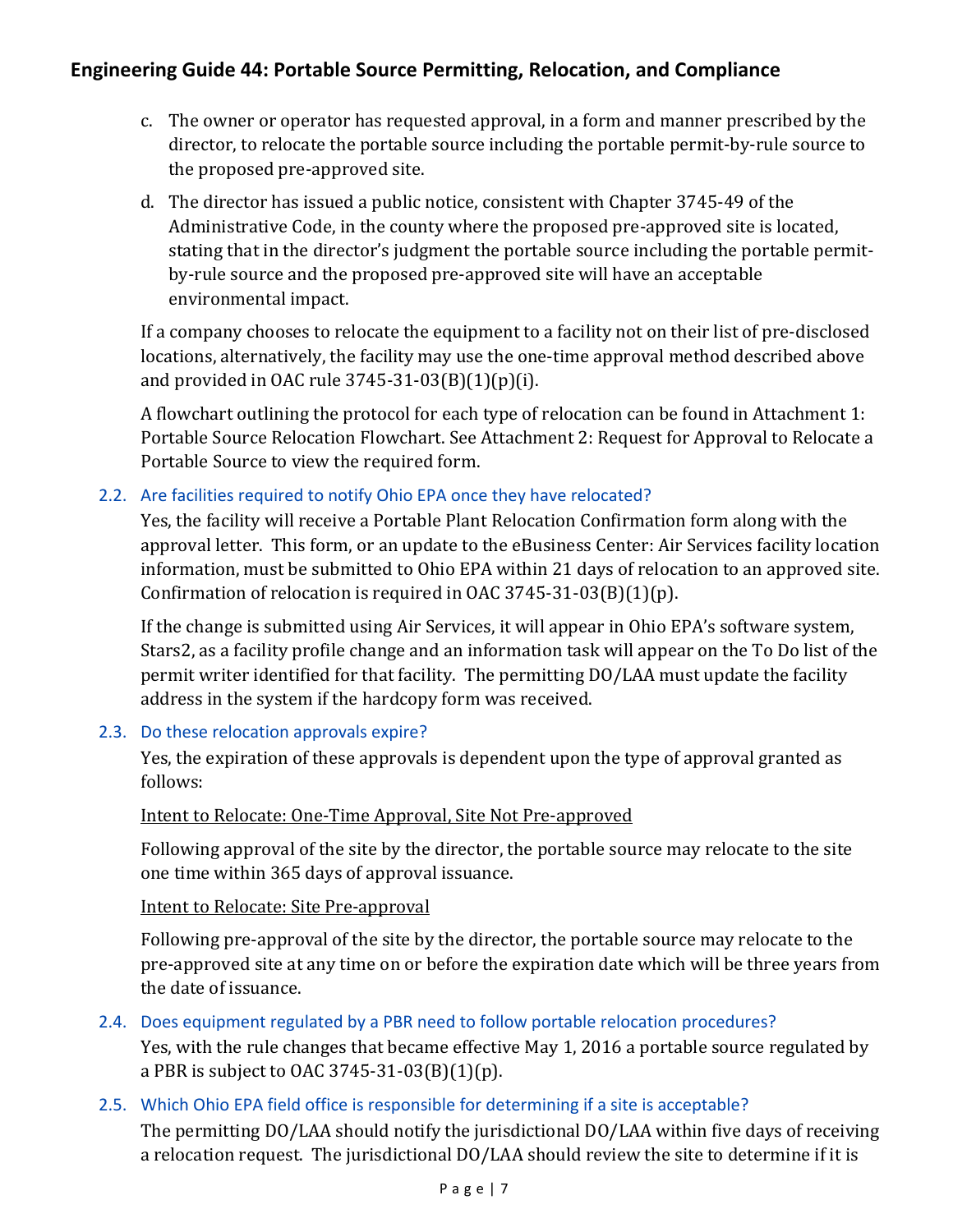acceptable and notify the permitting DO/LAA within two weeks of receiving the notification from the permitting DO/LAA concerning the acceptability of the site. Upon receiving notification of site approval from the jurisdictional DO/LAA, the permitting DO/LAA will process an approval or denial of the relocation.

DO/LAA staff, please see Customer Support Center FAQ Topic "Stars2 portable facility creation and ITR entry - Video" (ID 1523) for detailed instructions on processing portable relocations in the system.

## 2.6. What are some of the criteria field offices should consider when determining whether a proposed relocation is approvable?

There are many factors to take into consideration when evaluating whether or not a proposed relocation is approvable. Pursuant to OAC 3745-31-03(B)(1)(p), any source proposing to relocate must be in compliance with applicable BAT and other permitting requirements. Jurisdictional field offices should also evaluate the facility potential to emit at the proposed location to determine if major source thresholds would be triggered by the relocation. When evaluating a site, the rule requires the field office to make a determination as to whether the relocation will have an acceptable environmental impact. Possible factors for consideration include, but are not limited to, proximity to neighboring residences and schools and site-specific modeling concerns.

## 2.7. Does DAPC consider zoning issues in its determinations?

DAPC does not consider zoning issues when determining whether or not a site is an acceptable location for relocation. If, for example, a site is acceptable and in accordance with the portable source relocation rules, but violates local zoning rules, DAPC must approve the location in accordance with the OAC Chapter 3745-31.

## 2.8. What if there is a large community outcry concerning a proposed site?

Nothing in DAPC's rules prevents the Agency from holding a public meeting with the affected community to discuss the relocation. Large community outcry by itself is not grounds for denying a relocation. There must be good reason for a denial. If a public meeting is to be considered, it should be discussed and coordinated with Ohio EPA's Public Information Center  $(PIC)$ . If a public hearing will be held, that information must be included in the public notice sent out when the approval is issued, or in a separate action. Contact DAPC's Central Office Permit Issuance and Data Management (PIDM) section for more information.

## 2.9. What kind of relocation requires a public notice?

Relocation approvals are actions of the Director; therefore, public notification must be made for all such approvals. It is an appealable action, and interested parties must be allowed the 30-day window to appeal the Director's action.

DAPC's Central Office PIDM section will generate the public notice at the time the Director's letters are issued. The public notice must appear in the county to which the facility would be relocating. 

## 2.10. What is the protocol for relocating a portable source pursuant to OAC 3745-31-03(B)(1)(p)?

The protocol for each rule is summarized in Attachment 1: Portable Source Relocation Flowchart.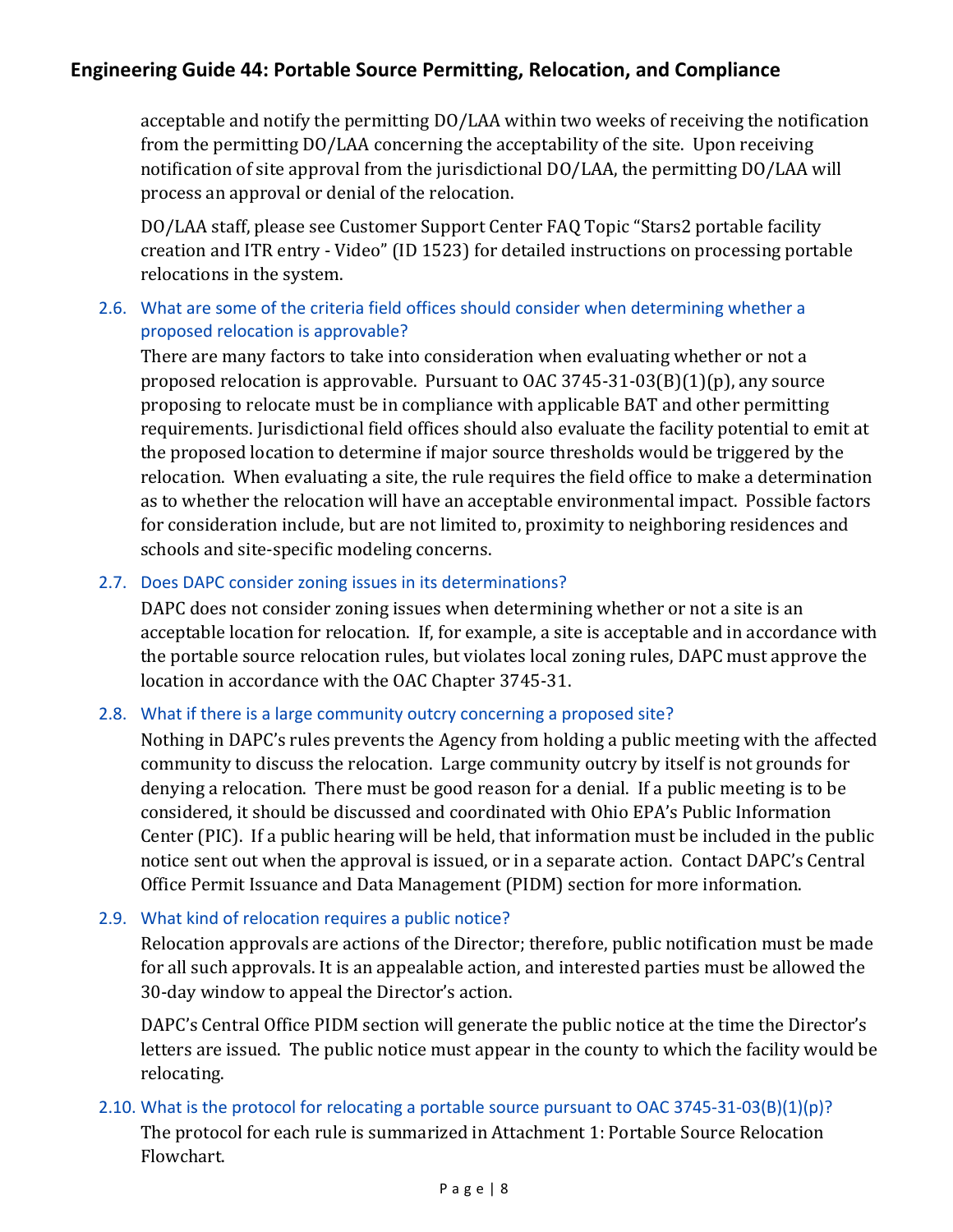## 2.11. Can a facility relocate its source once it has submitted the relocation request?

No, if the facility has received site pre-approval in accordance with OAC 3745-31- $03(B)(1)(p)(ii)$ , then the facility can relocate at any time during the three-year effective period. 

If the facility submits a relocation request 21 days prior to a proposed relocation pursuant to OAC rule  $3745-31-03(A)(1)(p)(i)$ , the facility may not relocate until the public notice for the new location appears in the newspaper.

## 2.12. What is DAPC's internal process for routing a site approval or denial letter to the Director for approval?

Site approval and denial requests are initiated by the permitting DO/LAA. DAPC's Central Office PIDM section generates the letters and handles all issuance and public notice matters. See Attachment 3: Templates for Approval Letters and Public Notices for the form letters and public notice issued by Central Office.

DO/LAA staff, please see Customer Support Center FAQ Topic "Stars2 portable facility creation and ITR entry - Video" (ID 1523) for instructions on processing Intent to Relocate approvals in the system.

## 2.13. What if the new site has more stringent rule requirements for fugitive dust and/or visible emissions from supporting units than what are required by the permits issued to the supporting units for the portable source?

In both relocation options, the supporting emissions units for the portable source must meet the applicable rule requirements at the new site. Typically, this will be an issue if the new site already has permits for supporting emissions units, such as roadways, or if a portable source is being relocated to an Appendix A area from a non-Appendix A area and was not originally permitted to accommodate both. If the rule requirements at the new site are more stringent than the BAT requirements in the permits for the portable unit=s supporting emissions units, the supporting emissions units must meet the more stringent requirements. The BAT requirements for the portable source itself remain the same anywhere in the State.

## 2.14. What is the criterion for a conditional approval?

A conditional approval would be required if the portable source and the supporting emissions units would have to meet more stringent requirements at the new location. The new restrictions would be part of the approval to relocate the portable source.

## 2.15. What if a portable plant is relocated without notification or locates prior to approval?

The jurisdictional and permitting DO/LAAs should coordinate to determine if a portable plant is relocated without notification or locates prior to approval. An NOV is to be sent by the permitting DO/LAA and the jurisdictional DO/LAA should be copied. Repeated occurrences of this activity should be followed up with an EAR by the permitting DO/LAA.

## 2.16. The 21-day schedule (for getting approval for relocation per OAC rule 3745-31-03(B)(1)(p)) is tight. Can this time frame be met consistently?

The statute requires the permittee to submit the request 21 days prior to the proposed scheduled relocation date. Ohio EPA is not required to complete the review within the 21day window.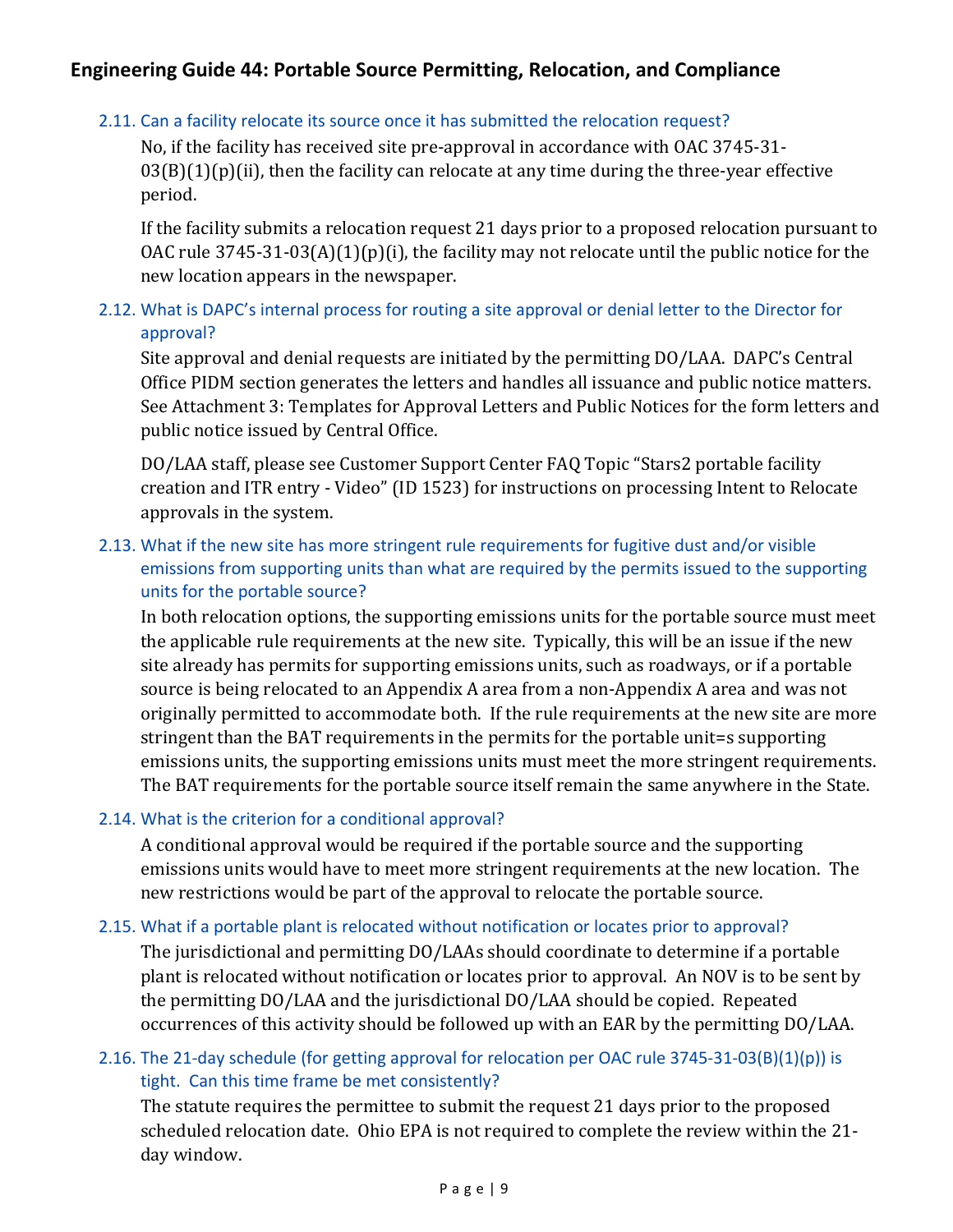### **3. Inspection/Enforcement**

3.1. What responsibilities does each field office have with regard to emissions testing, inspecting a portable source, and site evaluation?

In situations where a portable source is relocated within the same  $DO/LAA$ , the responsibilities are obvious. However, when a portable source is relocated to a different DO/LAA, responsibilities become more complex.

In all instances, the permitting  $DO/LAA$  is responsible for coordinating all aspects of the relocation. The jurisdictional DO/LAA is primarily responsible for providing the appropriate technical support for the permitting DO/LAA to ensure that the portable source is operated in compliance with all applicable rules, regulations, and permit requirements.

Following are some scenarios that demonstrate each DO/LAA's responsibility and list which items should be handled by the appropriate DO/LAA:

- EVALUATING A POTENTIAL SITE Within 5 days of receipt of a relocation request, the permitting  $DO/LAA$  shall provide the jurisdictional  $DO/LAA$  with the following information via email:
	- a. a copy of the relocation request form;
	- b. a list of all relevant permit numbers so the jurisdictional  $DO/LAA$  can view the permits (copies of any permits that aren't available electronically should be provided);
	- c. the potential to emit (PTE) of all portable emissions units proposed to relocate; and
	- d. any other relevant information that will assist the jurisdictional DO/LAA in the site review.

Within two (2) weeks, the jurisdictional DO/LAA will provide the permitting DO/LAA with a recommendation regarding the proposed site. The recommendation will be one of the following three (3) options:

- a. approve the site and emissions as specified in the most recent PTI, PTIO, or rule (registration status);
- b. approve the site with conditions; or
- c. deny the site.

Please note that denying a site is a Director's action and may be appealed. Further, any denial will have to be signed by the Director. Only approvals have been delegated to DAPC.

• STACK TESTING - The intent to test should be sent to both the permitting and jurisdictional DO/LAA. The jurisdictional DO/LAA is primarily responsible for witnessing the stack test. The jurisdictional  $DO/LAA$  will be primarily responsible for collecting the appropriate test data and VE readings. All data will be provided to the permitting DO/LAA. The permitting and jurisdictional DO/LAA should coordinate the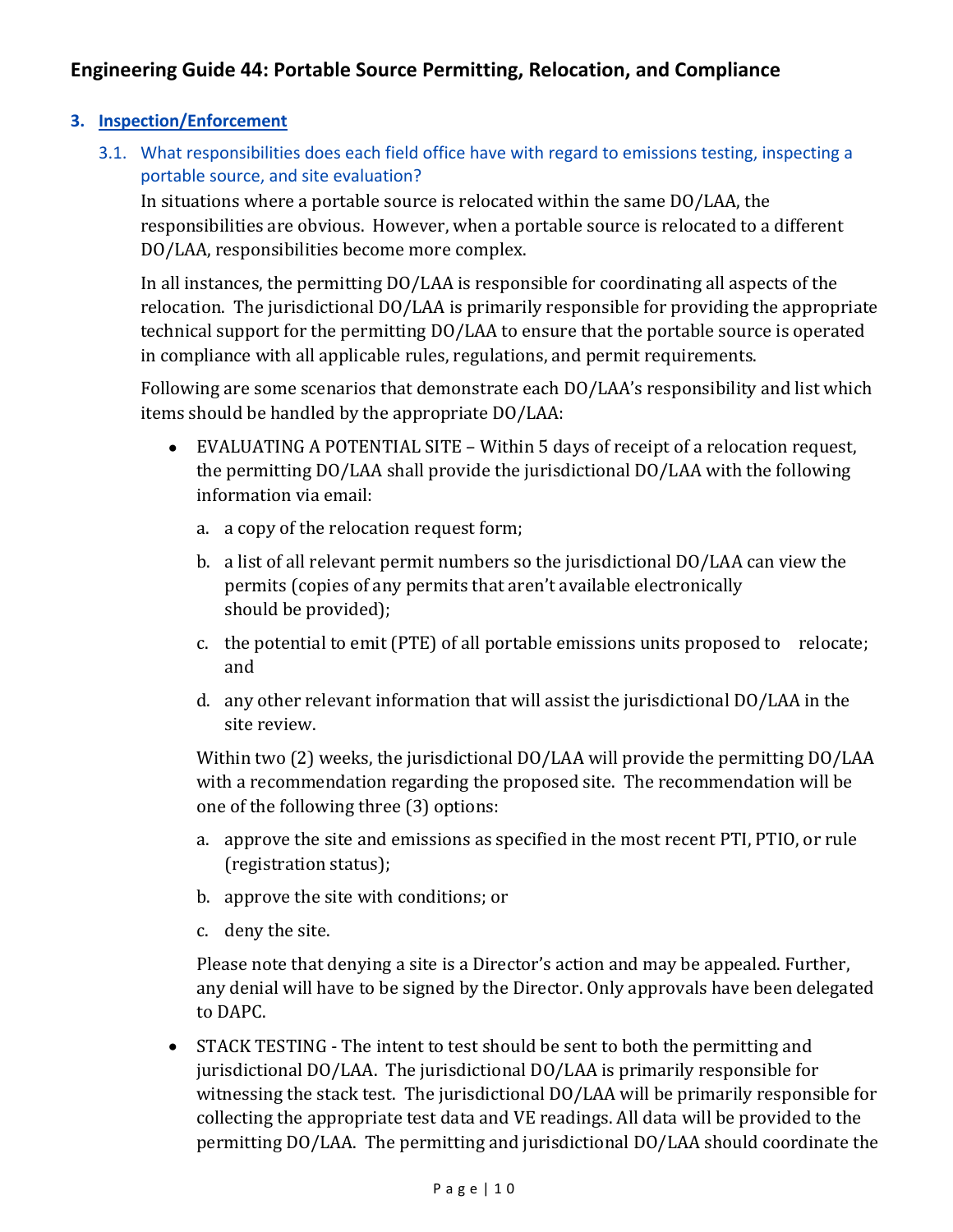efforts of reviewing the test data. Normally, the permitting DO/LAA will enter the data into Ohio EPA's software system, and issue the appropriate paperwork to the facility, unless by mutual agreement, the jurisdictional DO/LAA handles this task.

Since the portable source must meet the rule requirements for each site, either office may request additional testing, if necessary.

• INSPECTIONS - Although the physical inspection is the responsibility of the jurisdictional DO/LAA, either DO/LAA may request or perform additional inspections, as appropriate. If an inspection is conducted by the permitting DO/LAA, the jurisdictional agency should be informed and a copy of the inspection report sent to that agency. Whenever an inspection is performed by the jurisdictional DO/LAA, the jurisdictional DO/LAA will issue any follow-up paperwork, be it a notice of violation (NOV), warning letter, or compliance letter, and coordinate efforts with the permitting agency. In most instances, escalated enforcement shall be the responsibility of the permitting DO/LAA. A copy of any written report will be provided to the permitting DO/LAA by the jurisdictional DO/LAA and vice versa.

Any logging of inspections and enforcement into Ohio EPA's software system will be completed by the permitting DO/LAA. The jurisdictional agency can enter inspection data, but should coordinate this with the permitting DO/LAA.

3.2. Which DO/LAA is responsible for taking an enforcement action for violations?

The permitting DO/LAA is responsible for violations associated with fees, permitting, and failed stack tests. The jurisdictional DO/LAA is responsible for NOVs that are based upon inspections, and any follow-up corrective actions that are required. Further enforcement of any violations, up to and including preparation of the EAR, is the responsibility of the permitting DO/LAA.

As a courtesy, the jurisdictional DO/LAA should notify the permitting DO/LAA prior to sending the facility an NOV.

## **Revisions**

This guidance was originally issued April 5, 1983 with subsequent revisions on April 14, 2006 and April 14, 2010.

## **Contact**

For more information, contact your DO/LAA or Erica Engel-Ishida at *erica.engel-ishida@epa.ohio.gov* or 614‐644‐2835.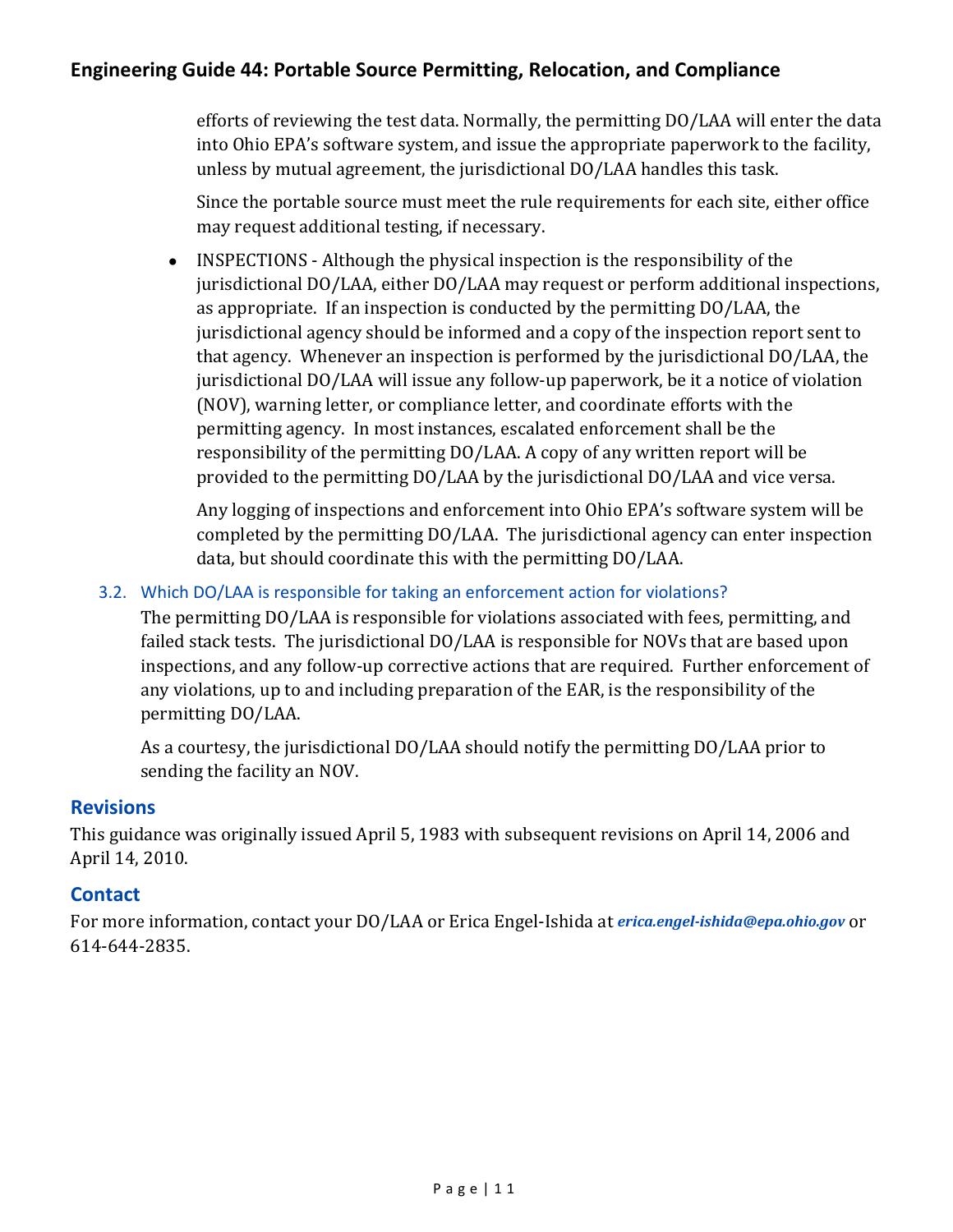**Attachment 1: Portable Source Relocation Flowchart**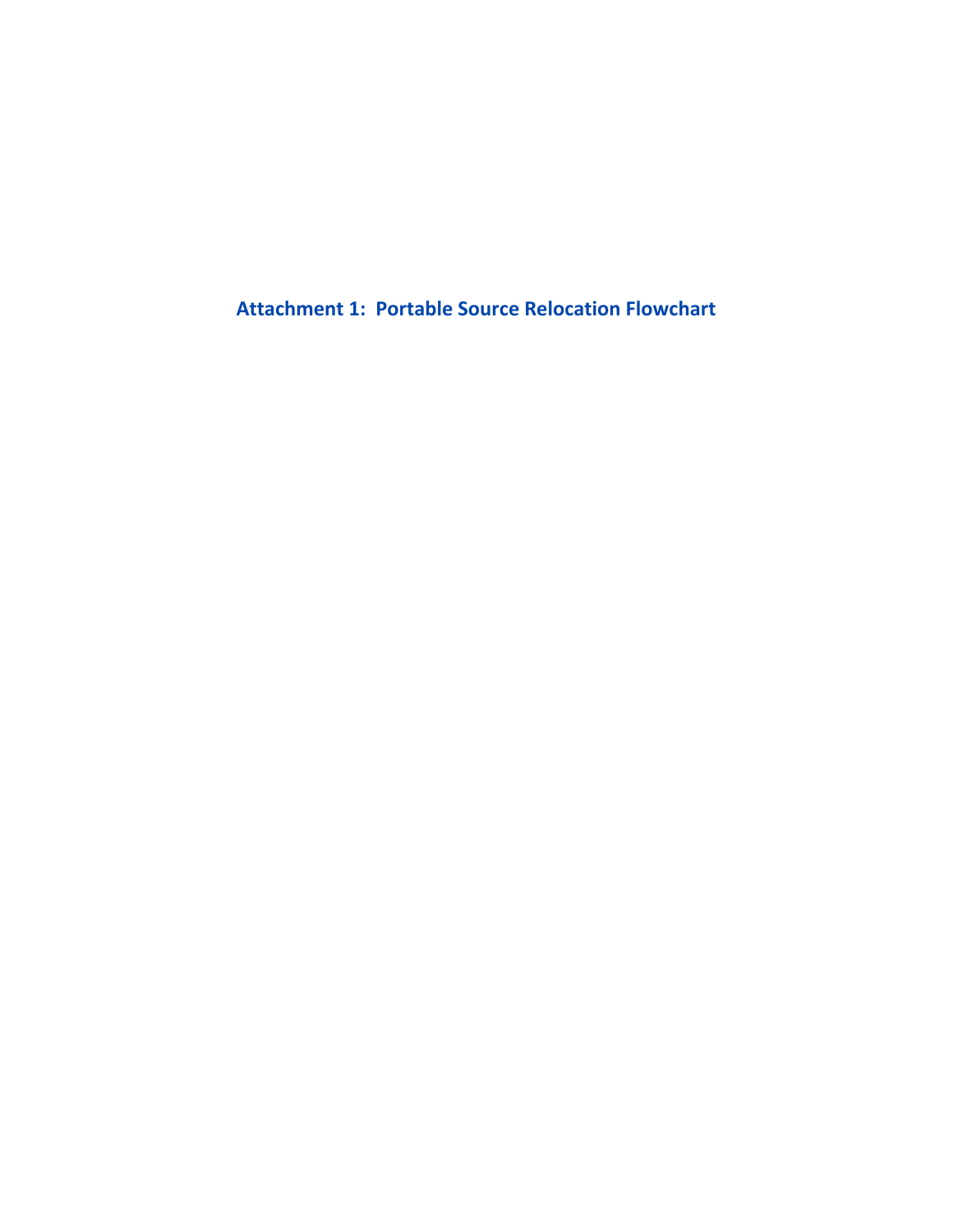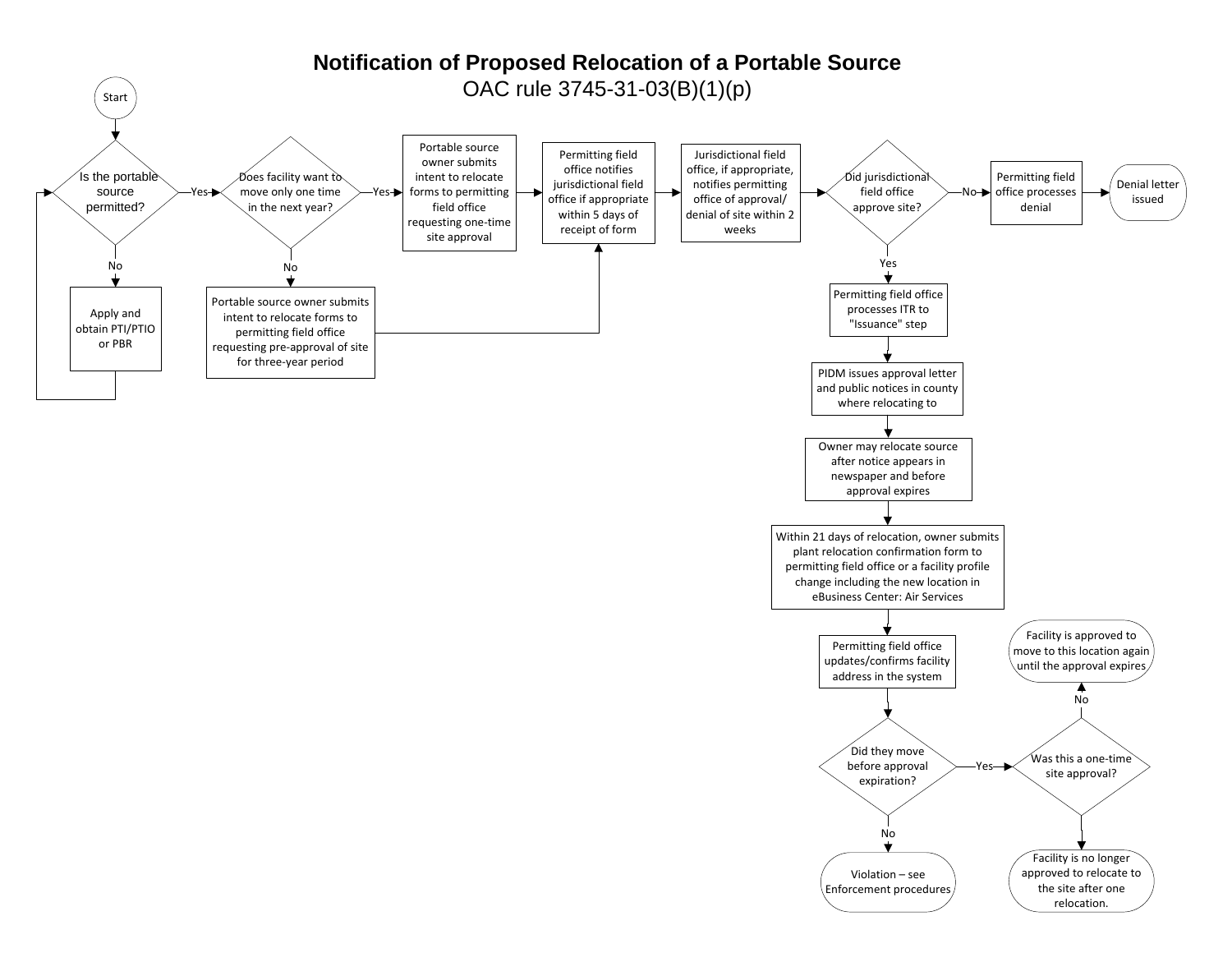**Attachment 2: Request for Approval to Relocate a Portable Source Portable Source Relocation Confirmation**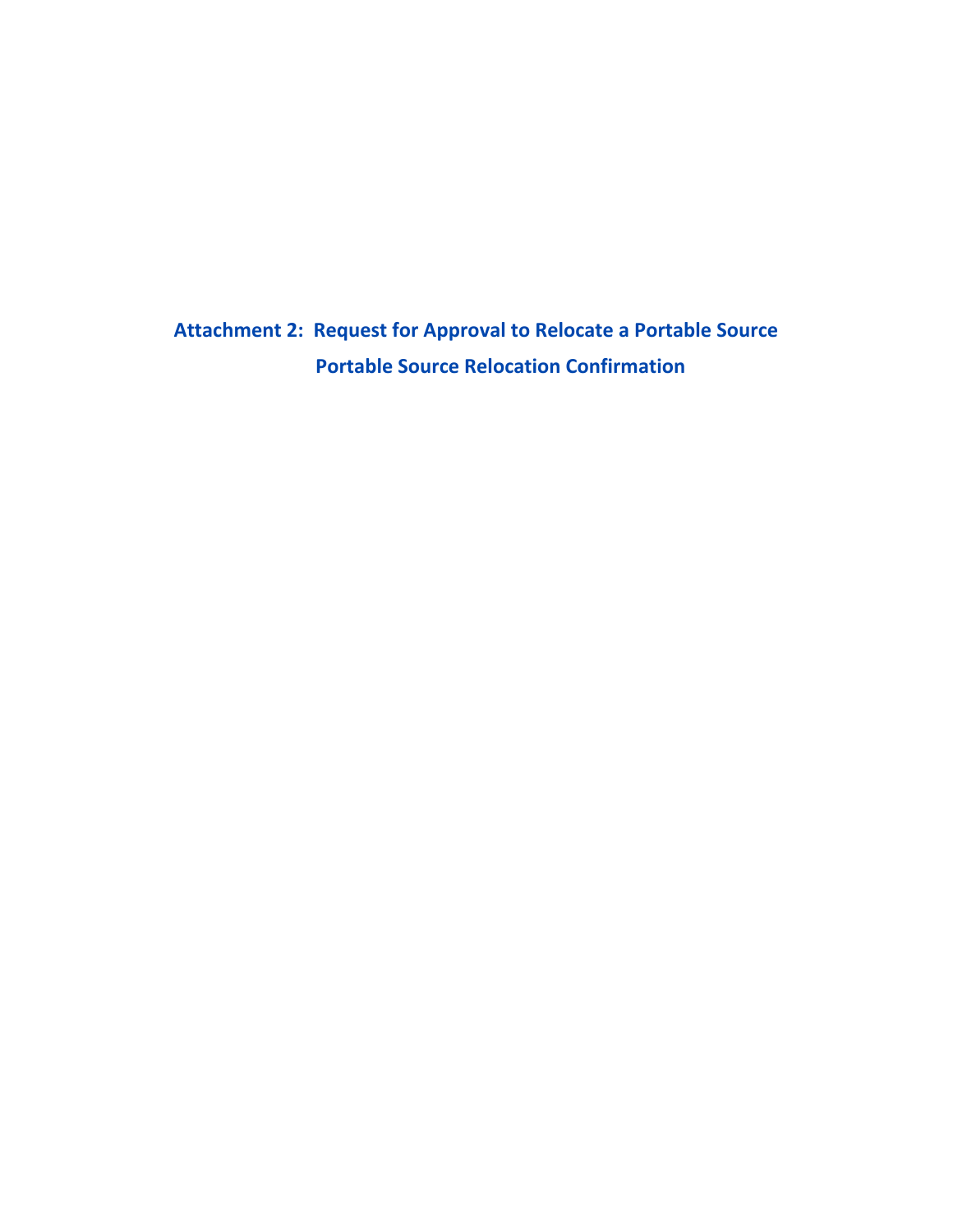

Complete and submit this form in order for Ohio EPA Division of Air Pollution Control (DAPC) to evaluate if approval can be granted to relocate a portable air contaminant source. This form must be submitted via mail or fax to the Ohio EPA District Office or local air agency indicated on your permit, OR by using "Air Services" in the Ohio EPA eBusiness Center. If you need assistance completing this form, you may contact the Office of Compliance Assistance and Pollution Prevention (OCAPP) at 1-800-329-7518 or the applicable Ohio EPA District Office or local air agency (see Attachment A).

#### **To expedite review you should do the following:**

- Complete this form and answer all questions to the best of your ability.
- Attach a diagram of the proposed site; include distances to adjacent buildings or residences.
- Call the applicable Ohio EPA District Office or local air agency given on your permit (see Attachment A).

#### *APPROVAL TYPE*

Please indicate which type of relocation approval you are requesting by checking the box. For either option, approval must be granted and a public notice issued prior to relocating the source to a new location. The owner/operator must submit a notification within 21 days after relocating to the site.

**Request for one-time approval to relocate to a site(s) not preapproved by Ohio EPA** – The request must be submitted 21 days prior to the owner's/operator's expected start-up date. Approval to relocate one time to the site expires 365 days after issuance.

**Request for pre-approval of site(s) for future relocation** – This option should be chosen if the proposed site(s) are known in advance and/or the owner/operator anticipates needing to revisit the site. Approval expires three years after issuance; during that time the equipment may relocate to the approved site at any time.

#### *OWNER/OPERATOR AND SITE INFORMATION*

Please complete the following information.

#### **Plant Information**

| Facility Name: | DAPC Facility ID (10 digits): |
|----------------|-------------------------------|
|                |                               |

#### **Contact Information for this Request**

Contact Phone Number: Contact Email Address:

#### **Current Location**

| Site Name:                      | County:                          |
|---------------------------------|----------------------------------|
|                                 |                                  |
| Address:                        | City, State, Zip Code:           |
|                                 |                                  |
| Latitude Coordinate (Optional): | Longitude Coordinate (Optional): |
|                                 |                                  |

#### **Proposed Location**

| Site Name:                              |                                | County:                          |                                        |
|-----------------------------------------|--------------------------------|----------------------------------|----------------------------------------|
| Address:                                |                                | City, State, Zip Code:           |                                        |
| Latitude Coordinate (Optional):         |                                | Longitude Coordinate (Optional): |                                        |
| Estimated distance to nearest dwelling: | <b>Expected Start-up Date:</b> |                                  | <b>Expected Duration of Operation:</b> |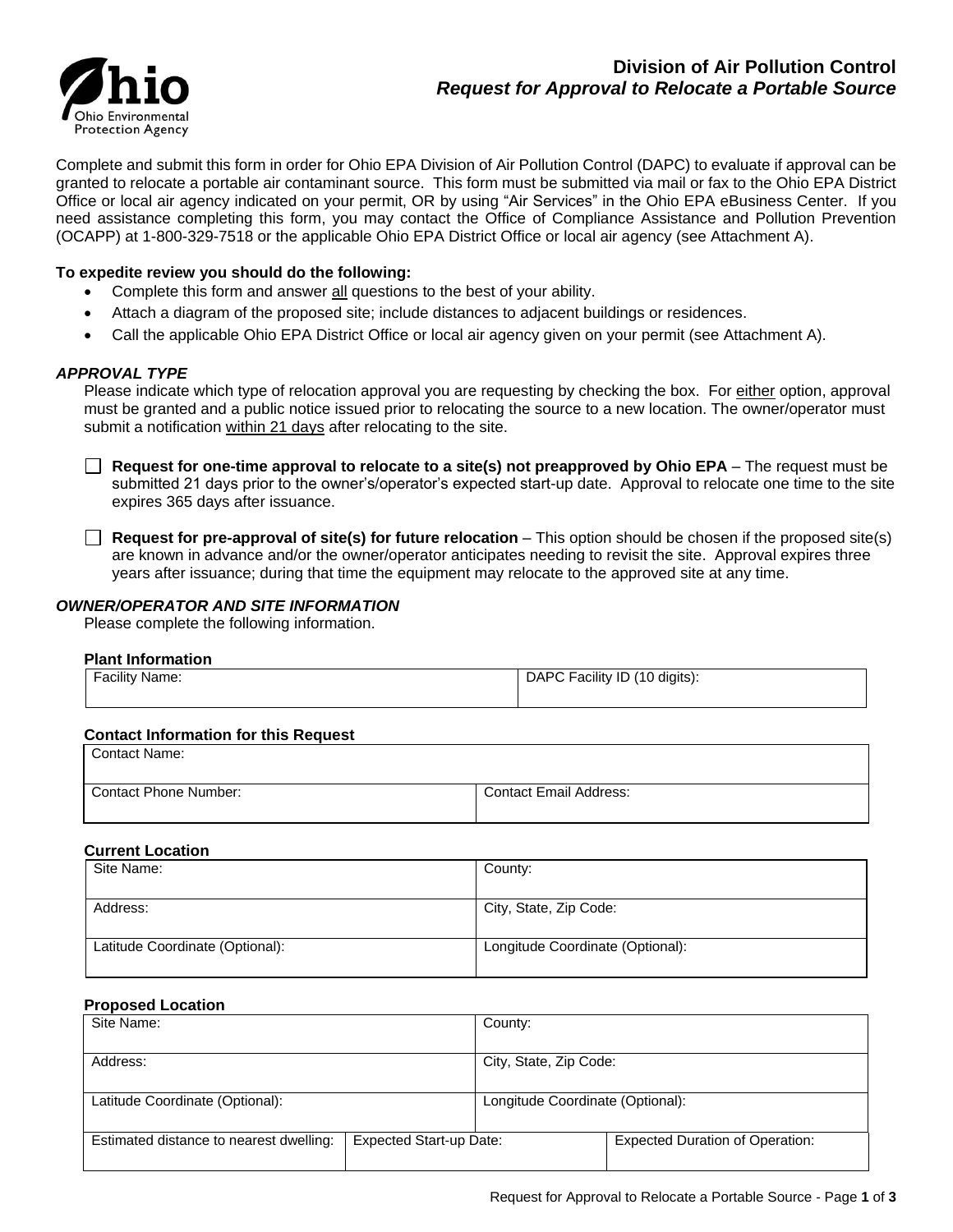**Equipment Description** - List all permitted emissions units to be relocated. Attach an additional sheet if needed.

| DAPC Emissions Unit ID:    | DAPC Emissions Unit ID:    |
|----------------------------|----------------------------|
| DAPC Permit Number:        | <b>DAPC Permit Number:</b> |
| Type and Capacity:         | Type and Capacity:         |
| Make/Model:                | Make/Model:                |
| Serial or ID#:             | Serial or ID#:             |
| DAPC Emissions Unit ID:    | DAPC Emissions Unit ID:    |
| DAPC Permit Number:        | DAPC Permit Number:        |
| Type and Capacity:         | Type and Capacity:         |
| Make/Model:                | Make/Model:                |
| Serial or ID#:             | Serial or ID#:             |
| DAPC Emissions Unit ID:    | DAPC Emissions Unit ID:    |
| <b>DAPC Permit Number:</b> | <b>DAPC Permit Number:</b> |
| Type and Capacity:         | Type and Capacity:         |
| Make/Model:                | Make/Model:                |
| Serial or ID#:             | Serial or ID#:             |

#### *APPROVAL CRITERIA*

Please answer the following questions by checking the appropriate box. Answering these questions will assist in expediting your request.

| $\Box$ Yes*<br>∣ No                               | $1_{\cdot}$ | Are there any compliance issues (e.g., pending notices of violation) currently outstanding that<br>pertain to this facility?                                                                                                                                                                                                                                                                                                                                                                                |
|---------------------------------------------------|-------------|-------------------------------------------------------------------------------------------------------------------------------------------------------------------------------------------------------------------------------------------------------------------------------------------------------------------------------------------------------------------------------------------------------------------------------------------------------------------------------------------------------------|
| $\Box$ Yes<br>No<br>$\blacksquare$<br>Unknown     | 2.          | Was the source subject to modeling at the time of permit issuance (state criteria pollutant and/or<br>air toxics modeling)?                                                                                                                                                                                                                                                                                                                                                                                 |
| ר Yes<br>$\exists$ No*<br>Unknown<br>$\sqcap$ N/A | 3.          | If the answer to 2 is yes, do the modeled parameters at the proposed location fall below the state<br>acceptable incremental impact and/or below 80% of the MAGLC for the subject air toxic<br>contaminants? (For expedited review, please attach modeling summary).                                                                                                                                                                                                                                        |
| □ Yes<br>□ No                                     | 4.          | Will the portable source be co-located on contiguous or adjacent property with other sources<br>under common ownership?                                                                                                                                                                                                                                                                                                                                                                                     |
| □ Yes<br>$\Box$ No                                | 5.          | Will the portable source be co-located on contiguous or adjacent property with other sources and<br>be operated in a support capacity for those sources?                                                                                                                                                                                                                                                                                                                                                    |
| □ Yes<br>$\Box$ No*<br>$\Box$ Unknown             | 6.          | If the answer to either 4 or 5 above is yes, will the combined potential to emit of all criteria<br>pollutants and greenhouse gases be below Major source thresholds (as defined in OAC rule 31-<br>01(LLL)? (For expedited review, please attach potential to emit analysis)                                                                                                                                                                                                                               |
| $\Box$ Yes<br>No.                                 | 7.          | Will the portable source be located in a residential area, within city limits, or a high traffic area?                                                                                                                                                                                                                                                                                                                                                                                                      |
| ∏ Yes*<br>$\Box$ No<br>$\Box$ N/A                 | 8.          | If this is a fugitive dust portable source, (e.g., crusher, screen, conveyer, roadways, storage<br>piles, material handling, etc.) will an adequate water supply be available on site to minimize the<br>emissions of fugitive dust?                                                                                                                                                                                                                                                                        |
| $\Box$ Yes<br>□ No                                | 9.          | Has the portable source previously operated at the proposed location?                                                                                                                                                                                                                                                                                                                                                                                                                                       |
| □ Yes*<br>$\Box$ No<br>$\mathbf{m}$               |             | 10. Will the portable source contribute to a significant increase in vehicular traffic at or near the<br>proposed location?<br>$\mathbf{r}$ and $\mathbf{r}$ are $\mathbf{r}$ and $\mathbf{r}$ and $\mathbf{r}$ are $\mathbf{r}$ and $\mathbf{r}$ and $\mathbf{r}$ are $\mathbf{r}$ and $\mathbf{r}$ are $\mathbf{r}$ and $\mathbf{r}$ are $\mathbf{r}$ and $\mathbf{r}$ are $\mathbf{r}$ and $\mathbf{r}$ are $\mathbf{r}$ and<br>$\mathbf{u} = \mathbf{v} \cdot \mathbf{v} + \mathbf{v} \cdot \mathbf{v}$ |

Please contact the District Office or local air agency (see Attachment A) to discuss your relocation request.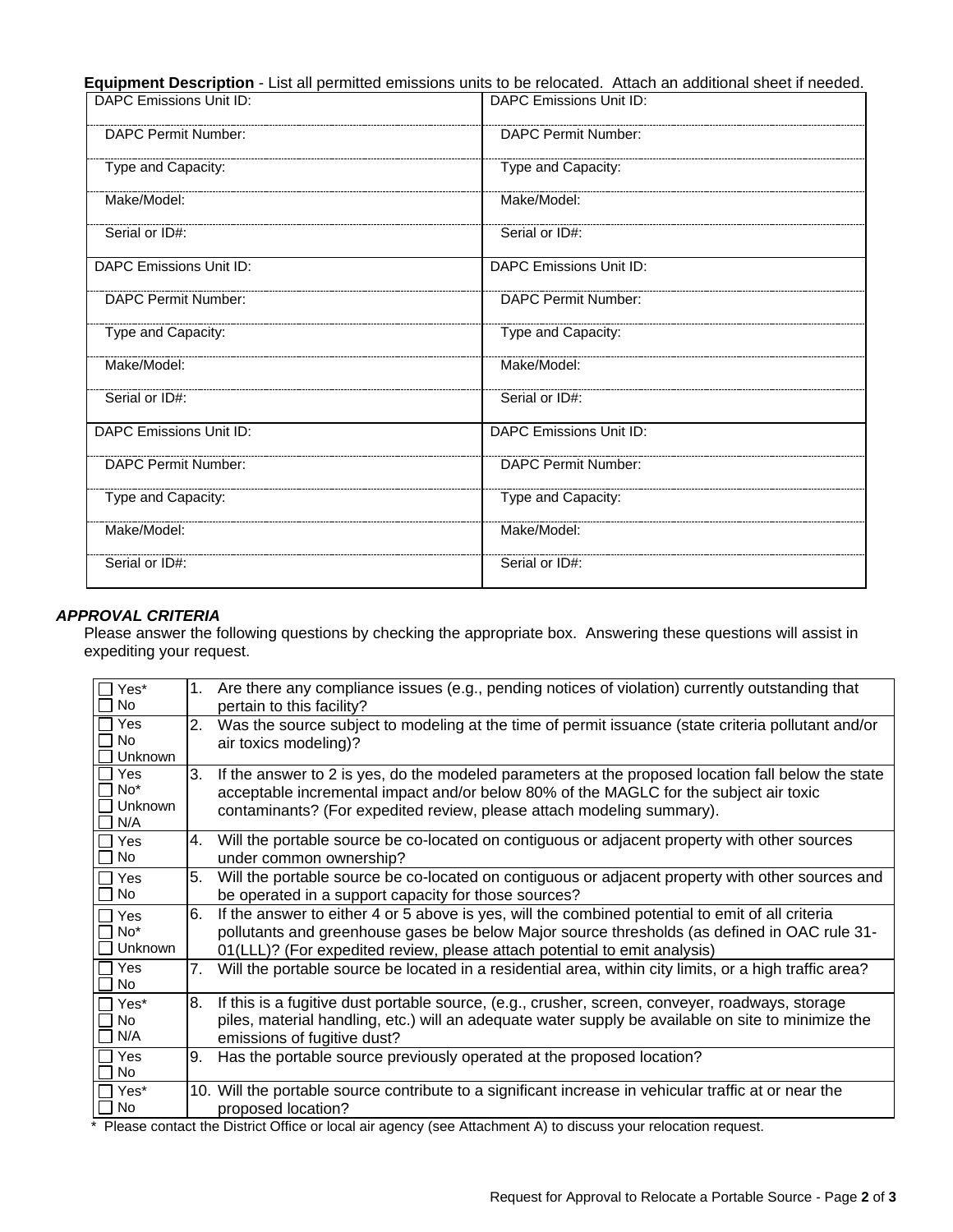The undersigned hereby requests approval to relocate a portable source, certifies that he/she will operate the equipment consistent with the installation and/or operating permit, and certifies that the statements contained herein are true and correct. The undersigned also agrees that the equipment will not be relocated until approval is obtained in writing from the Director of the Ohio EPA, and a public notice of the intended relocation is published in the appropriate newspaper.

| Signature of Authorized Official  | Date  |
|-----------------------------------|-------|
| Print Name of Authorized Official | Title |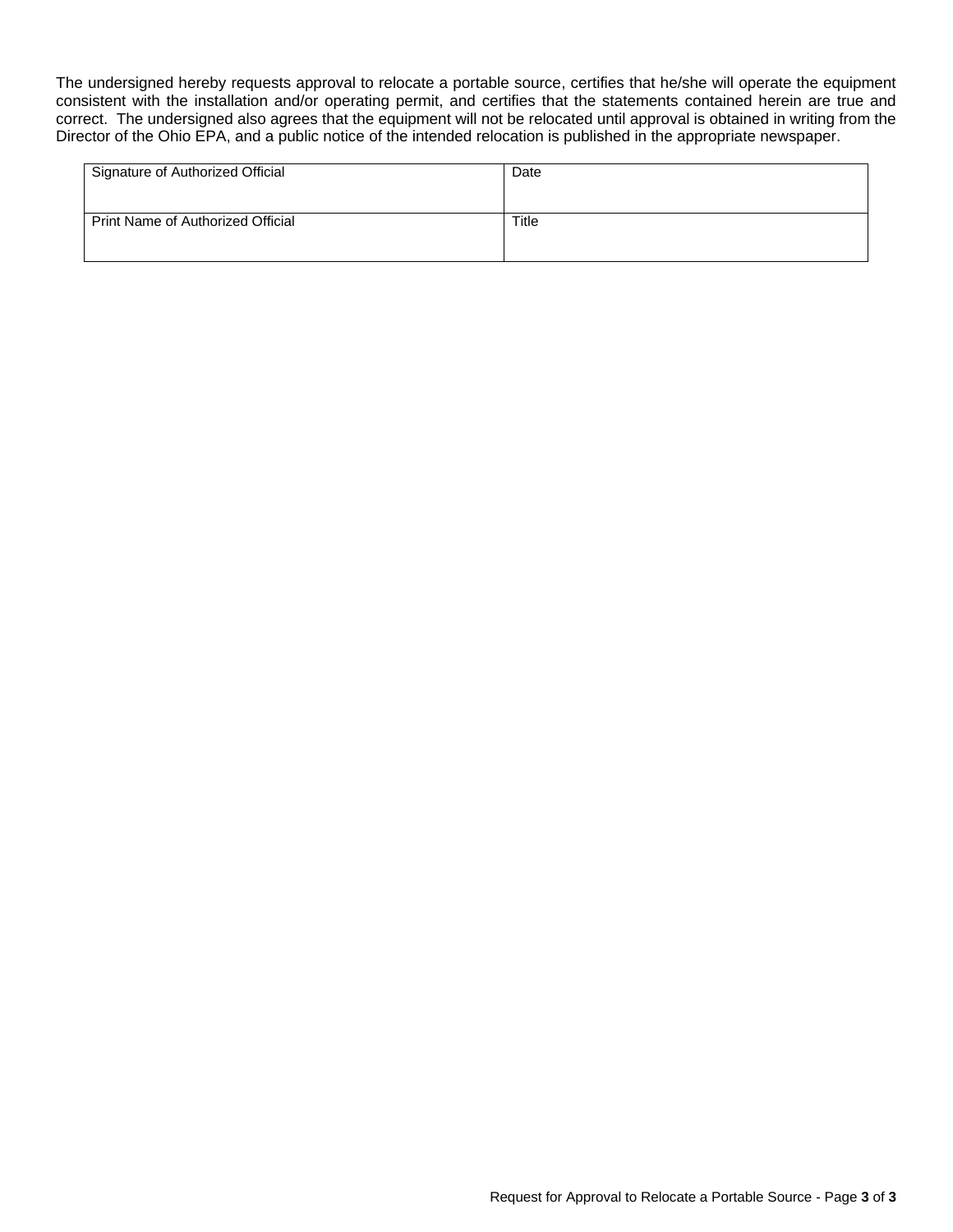### **Request for Approval to Relocate a Portable Source Attachment A - Ohio EPA District Office and Local Air Agency**

A list of the Ohio EPA District Offices and local air agencies is given below. For portable sources of air pollution, the applicable Agency is determined based on the location of the home office for the equipment. Look up the county where the home office is located on the right side and determine which Agency to contact on the left.

#### *AGENCY #*

#### **01** Ohio EPA, Central District Office 50 W. Town St., PO Box 1049 Columbus, Ohio 43216-1049 Phone: (614) 728-3778; Fax: (614) 728-3898

- **02** Ohio EPA, Northeast District Office 2110 E. Aurora Rd. Twinsburg, Ohio 44087 Phone: (330) 963-1200; Fax: (330) 487-9171
- **03** Ohio EPA, Northwest District Office 347 N. Dunbridge Rd., PO Box 466 Bowling Green, Ohio 43402 Phone: (419) 352-8461; Fax: (419) 352-8468
- **04** Toledo Dept. of Environmental Services 348 S. Erie St. Toledo, Ohio 43602 Phone: (419) 936-3015; Fax: (419) 936-3959
- **05** Ohio EPA, Southwest District Office 401 E. Fifth St. Dayton, Ohio 45402-2911 Phone: (937) 285-6357; Fax: (937) 285-6357
- **06** Ohio EPA, Southeast District Office 2195 Front St. Logan, Ohio 43138 Phone: (740) 385-8501; Fax: (740) 385-6490
- **07** Portsmouth Local Air Agency 605 Washington St., 3rd Floor Portsmouth, Ohio 45662 Phone: (740) 353-5156; Fax: (740) 353-3638
- **08** Regional Air Pollution Control Agency 117 S. Main St. Dayton, Ohio 45422-1280 Phone: (937) 225-4435; Fax: (937) 225-3486
- **13** Cleveland Division of Air Quality 75 Erieview Plaza, Suite 200 Cleveland, Ohio 44114 Phone: (216) 664-2297; Fax: (216) 420-8047
- **14** Southwest Ohio Air Quality Agency 250 William Howard Taft Rd Cincinnati, Ohio 45219 Phone: (513) 946-7777; Fax: (513) 946-7778
- **15** Canton Local Air Agency 420 Market Ave. N. Canton, Ohio 44702-1544 Phone: (330) 489-3385; Fax: (330) 489-3335
- **16** Akron Regional Air Quality Management District 1867 West Market St. Akron, Ohio 44313 Phone: (330) 375-2480; Fax: (330) 375-2402

#### *COUNTY TO AGENCY LOOKUP*

| 07<br>Adams County<br>Licking County<br>Allen County<br>03<br>Logan County<br>03<br>Lorain County<br>Ashland County<br>02<br>Ashtabula County<br>Lucas County<br>06<br>Athens County<br>Madison County<br>03<br><b>Auglaize County</b><br><b>Mahoning County</b><br>06<br><b>Belmont County</b><br><b>Marion County</b><br>07<br>Brown County<br>Medina County<br>14<br><b>Butler County</b><br><b>Meigs County</b><br><b>Carroll County</b><br>02<br><b>Mercer County</b><br>05<br>Champaign County<br>Miami County<br><b>Clark County</b><br>08<br>Monroe County<br>14<br>Clermont County<br><b>Montgomery County</b><br>05<br><b>Clinton County</b><br>Morgan County<br>Columbiana County<br>02<br><b>Morrow County</b><br>06<br>Coshocton County<br>Muskingum County<br><b>Crawford County</b><br>03<br>Noble County<br>13<br>Cuyahoga County<br><b>Ottawa County</b><br>08<br>Darke County<br><b>Paulding County</b><br>03<br>Defiance County<br>Perry County<br>Delaware County<br>01<br><b>Pickaway County</b><br>03<br>Erie County<br><b>Pike County</b><br><b>Fairfield County</b><br>01<br><b>Portage County</b><br>01<br>Fayette County<br><b>Preble County</b><br>01<br>Franklin County<br>Putnam County<br>03<br><b>Fulton County</b><br><b>Richland County</b><br>06<br>Gallia County<br>Ross County<br>02<br>Geauga County<br>Sandusky County<br>08<br><b>Greene County</b><br>Scioto County<br>06<br><b>Guernsey County</b><br>Seneca County<br>14<br><b>Hamilton County</b><br>Shelby County<br><b>Hancock County</b><br>03<br><b>Stark County</b><br>03<br>Hardin County<br>Summit County<br>Harrison County<br>06<br><b>Trumbull County</b><br>03<br><b>Henry County</b><br><b>Tuscarawas County</b><br><b>Highland County</b><br>05<br>Union County<br><b>Hocking County</b><br>06<br>Van Wert County<br>02<br>Holmes County<br><b>Vinton County</b><br>03<br><b>Huron County</b><br><b>Warren County</b><br>06<br>Jackson County<br>Washington County<br>Jefferson County<br>06<br><b>Wayne County</b><br>01<br><b>Williams County</b><br>Knox County<br>Lake County<br>02<br><b>Wood County</b> | County          | <b>AGENCY #</b> | County                | <b>AGENCY#</b> |
|-----------------------------------------------------------------------------------------------------------------------------------------------------------------------------------------------------------------------------------------------------------------------------------------------------------------------------------------------------------------------------------------------------------------------------------------------------------------------------------------------------------------------------------------------------------------------------------------------------------------------------------------------------------------------------------------------------------------------------------------------------------------------------------------------------------------------------------------------------------------------------------------------------------------------------------------------------------------------------------------------------------------------------------------------------------------------------------------------------------------------------------------------------------------------------------------------------------------------------------------------------------------------------------------------------------------------------------------------------------------------------------------------------------------------------------------------------------------------------------------------------------------------------------------------------------------------------------------------------------------------------------------------------------------------------------------------------------------------------------------------------------------------------------------------------------------------------------------------------------------------------------------------------------------------------------------------------------------------------------------------------------------------------------------------------------------------------------------------------------------------|-----------------|-----------------|-----------------------|----------------|
|                                                                                                                                                                                                                                                                                                                                                                                                                                                                                                                                                                                                                                                                                                                                                                                                                                                                                                                                                                                                                                                                                                                                                                                                                                                                                                                                                                                                                                                                                                                                                                                                                                                                                                                                                                                                                                                                                                                                                                                                                                                                                                                       |                 |                 |                       | 01             |
|                                                                                                                                                                                                                                                                                                                                                                                                                                                                                                                                                                                                                                                                                                                                                                                                                                                                                                                                                                                                                                                                                                                                                                                                                                                                                                                                                                                                                                                                                                                                                                                                                                                                                                                                                                                                                                                                                                                                                                                                                                                                                                                       |                 |                 |                       | 05             |
|                                                                                                                                                                                                                                                                                                                                                                                                                                                                                                                                                                                                                                                                                                                                                                                                                                                                                                                                                                                                                                                                                                                                                                                                                                                                                                                                                                                                                                                                                                                                                                                                                                                                                                                                                                                                                                                                                                                                                                                                                                                                                                                       |                 |                 |                       | 02             |
|                                                                                                                                                                                                                                                                                                                                                                                                                                                                                                                                                                                                                                                                                                                                                                                                                                                                                                                                                                                                                                                                                                                                                                                                                                                                                                                                                                                                                                                                                                                                                                                                                                                                                                                                                                                                                                                                                                                                                                                                                                                                                                                       |                 |                 |                       | 04             |
|                                                                                                                                                                                                                                                                                                                                                                                                                                                                                                                                                                                                                                                                                                                                                                                                                                                                                                                                                                                                                                                                                                                                                                                                                                                                                                                                                                                                                                                                                                                                                                                                                                                                                                                                                                                                                                                                                                                                                                                                                                                                                                                       |                 |                 |                       | 01             |
|                                                                                                                                                                                                                                                                                                                                                                                                                                                                                                                                                                                                                                                                                                                                                                                                                                                                                                                                                                                                                                                                                                                                                                                                                                                                                                                                                                                                                                                                                                                                                                                                                                                                                                                                                                                                                                                                                                                                                                                                                                                                                                                       |                 |                 |                       | 02             |
|                                                                                                                                                                                                                                                                                                                                                                                                                                                                                                                                                                                                                                                                                                                                                                                                                                                                                                                                                                                                                                                                                                                                                                                                                                                                                                                                                                                                                                                                                                                                                                                                                                                                                                                                                                                                                                                                                                                                                                                                                                                                                                                       |                 |                 |                       | 03             |
|                                                                                                                                                                                                                                                                                                                                                                                                                                                                                                                                                                                                                                                                                                                                                                                                                                                                                                                                                                                                                                                                                                                                                                                                                                                                                                                                                                                                                                                                                                                                                                                                                                                                                                                                                                                                                                                                                                                                                                                                                                                                                                                       |                 |                 |                       | 16             |
|                                                                                                                                                                                                                                                                                                                                                                                                                                                                                                                                                                                                                                                                                                                                                                                                                                                                                                                                                                                                                                                                                                                                                                                                                                                                                                                                                                                                                                                                                                                                                                                                                                                                                                                                                                                                                                                                                                                                                                                                                                                                                                                       |                 |                 |                       | 06             |
|                                                                                                                                                                                                                                                                                                                                                                                                                                                                                                                                                                                                                                                                                                                                                                                                                                                                                                                                                                                                                                                                                                                                                                                                                                                                                                                                                                                                                                                                                                                                                                                                                                                                                                                                                                                                                                                                                                                                                                                                                                                                                                                       |                 |                 |                       | 03             |
|                                                                                                                                                                                                                                                                                                                                                                                                                                                                                                                                                                                                                                                                                                                                                                                                                                                                                                                                                                                                                                                                                                                                                                                                                                                                                                                                                                                                                                                                                                                                                                                                                                                                                                                                                                                                                                                                                                                                                                                                                                                                                                                       |                 |                 |                       | 08             |
|                                                                                                                                                                                                                                                                                                                                                                                                                                                                                                                                                                                                                                                                                                                                                                                                                                                                                                                                                                                                                                                                                                                                                                                                                                                                                                                                                                                                                                                                                                                                                                                                                                                                                                                                                                                                                                                                                                                                                                                                                                                                                                                       |                 |                 |                       | 06             |
|                                                                                                                                                                                                                                                                                                                                                                                                                                                                                                                                                                                                                                                                                                                                                                                                                                                                                                                                                                                                                                                                                                                                                                                                                                                                                                                                                                                                                                                                                                                                                                                                                                                                                                                                                                                                                                                                                                                                                                                                                                                                                                                       |                 |                 |                       | 08             |
|                                                                                                                                                                                                                                                                                                                                                                                                                                                                                                                                                                                                                                                                                                                                                                                                                                                                                                                                                                                                                                                                                                                                                                                                                                                                                                                                                                                                                                                                                                                                                                                                                                                                                                                                                                                                                                                                                                                                                                                                                                                                                                                       |                 |                 |                       | 06             |
|                                                                                                                                                                                                                                                                                                                                                                                                                                                                                                                                                                                                                                                                                                                                                                                                                                                                                                                                                                                                                                                                                                                                                                                                                                                                                                                                                                                                                                                                                                                                                                                                                                                                                                                                                                                                                                                                                                                                                                                                                                                                                                                       |                 |                 |                       | 01             |
|                                                                                                                                                                                                                                                                                                                                                                                                                                                                                                                                                                                                                                                                                                                                                                                                                                                                                                                                                                                                                                                                                                                                                                                                                                                                                                                                                                                                                                                                                                                                                                                                                                                                                                                                                                                                                                                                                                                                                                                                                                                                                                                       |                 |                 |                       | 06             |
|                                                                                                                                                                                                                                                                                                                                                                                                                                                                                                                                                                                                                                                                                                                                                                                                                                                                                                                                                                                                                                                                                                                                                                                                                                                                                                                                                                                                                                                                                                                                                                                                                                                                                                                                                                                                                                                                                                                                                                                                                                                                                                                       |                 |                 |                       | 06             |
|                                                                                                                                                                                                                                                                                                                                                                                                                                                                                                                                                                                                                                                                                                                                                                                                                                                                                                                                                                                                                                                                                                                                                                                                                                                                                                                                                                                                                                                                                                                                                                                                                                                                                                                                                                                                                                                                                                                                                                                                                                                                                                                       |                 |                 |                       | 03             |
|                                                                                                                                                                                                                                                                                                                                                                                                                                                                                                                                                                                                                                                                                                                                                                                                                                                                                                                                                                                                                                                                                                                                                                                                                                                                                                                                                                                                                                                                                                                                                                                                                                                                                                                                                                                                                                                                                                                                                                                                                                                                                                                       |                 |                 |                       | 03             |
|                                                                                                                                                                                                                                                                                                                                                                                                                                                                                                                                                                                                                                                                                                                                                                                                                                                                                                                                                                                                                                                                                                                                                                                                                                                                                                                                                                                                                                                                                                                                                                                                                                                                                                                                                                                                                                                                                                                                                                                                                                                                                                                       |                 |                 |                       | 06             |
|                                                                                                                                                                                                                                                                                                                                                                                                                                                                                                                                                                                                                                                                                                                                                                                                                                                                                                                                                                                                                                                                                                                                                                                                                                                                                                                                                                                                                                                                                                                                                                                                                                                                                                                                                                                                                                                                                                                                                                                                                                                                                                                       |                 |                 |                       | 01             |
|                                                                                                                                                                                                                                                                                                                                                                                                                                                                                                                                                                                                                                                                                                                                                                                                                                                                                                                                                                                                                                                                                                                                                                                                                                                                                                                                                                                                                                                                                                                                                                                                                                                                                                                                                                                                                                                                                                                                                                                                                                                                                                                       |                 |                 |                       | 06             |
|                                                                                                                                                                                                                                                                                                                                                                                                                                                                                                                                                                                                                                                                                                                                                                                                                                                                                                                                                                                                                                                                                                                                                                                                                                                                                                                                                                                                                                                                                                                                                                                                                                                                                                                                                                                                                                                                                                                                                                                                                                                                                                                       |                 |                 |                       | 16             |
|                                                                                                                                                                                                                                                                                                                                                                                                                                                                                                                                                                                                                                                                                                                                                                                                                                                                                                                                                                                                                                                                                                                                                                                                                                                                                                                                                                                                                                                                                                                                                                                                                                                                                                                                                                                                                                                                                                                                                                                                                                                                                                                       |                 |                 |                       | 08             |
|                                                                                                                                                                                                                                                                                                                                                                                                                                                                                                                                                                                                                                                                                                                                                                                                                                                                                                                                                                                                                                                                                                                                                                                                                                                                                                                                                                                                                                                                                                                                                                                                                                                                                                                                                                                                                                                                                                                                                                                                                                                                                                                       |                 |                 |                       | 03             |
|                                                                                                                                                                                                                                                                                                                                                                                                                                                                                                                                                                                                                                                                                                                                                                                                                                                                                                                                                                                                                                                                                                                                                                                                                                                                                                                                                                                                                                                                                                                                                                                                                                                                                                                                                                                                                                                                                                                                                                                                                                                                                                                       |                 |                 |                       | 03             |
|                                                                                                                                                                                                                                                                                                                                                                                                                                                                                                                                                                                                                                                                                                                                                                                                                                                                                                                                                                                                                                                                                                                                                                                                                                                                                                                                                                                                                                                                                                                                                                                                                                                                                                                                                                                                                                                                                                                                                                                                                                                                                                                       |                 |                 |                       | 06             |
|                                                                                                                                                                                                                                                                                                                                                                                                                                                                                                                                                                                                                                                                                                                                                                                                                                                                                                                                                                                                                                                                                                                                                                                                                                                                                                                                                                                                                                                                                                                                                                                                                                                                                                                                                                                                                                                                                                                                                                                                                                                                                                                       |                 |                 |                       | 03             |
|                                                                                                                                                                                                                                                                                                                                                                                                                                                                                                                                                                                                                                                                                                                                                                                                                                                                                                                                                                                                                                                                                                                                                                                                                                                                                                                                                                                                                                                                                                                                                                                                                                                                                                                                                                                                                                                                                                                                                                                                                                                                                                                       |                 |                 |                       | 07             |
|                                                                                                                                                                                                                                                                                                                                                                                                                                                                                                                                                                                                                                                                                                                                                                                                                                                                                                                                                                                                                                                                                                                                                                                                                                                                                                                                                                                                                                                                                                                                                                                                                                                                                                                                                                                                                                                                                                                                                                                                                                                                                                                       |                 |                 |                       | 03             |
|                                                                                                                                                                                                                                                                                                                                                                                                                                                                                                                                                                                                                                                                                                                                                                                                                                                                                                                                                                                                                                                                                                                                                                                                                                                                                                                                                                                                                                                                                                                                                                                                                                                                                                                                                                                                                                                                                                                                                                                                                                                                                                                       |                 |                 |                       | 05             |
|                                                                                                                                                                                                                                                                                                                                                                                                                                                                                                                                                                                                                                                                                                                                                                                                                                                                                                                                                                                                                                                                                                                                                                                                                                                                                                                                                                                                                                                                                                                                                                                                                                                                                                                                                                                                                                                                                                                                                                                                                                                                                                                       |                 |                 |                       | 15             |
|                                                                                                                                                                                                                                                                                                                                                                                                                                                                                                                                                                                                                                                                                                                                                                                                                                                                                                                                                                                                                                                                                                                                                                                                                                                                                                                                                                                                                                                                                                                                                                                                                                                                                                                                                                                                                                                                                                                                                                                                                                                                                                                       |                 |                 |                       | 16             |
|                                                                                                                                                                                                                                                                                                                                                                                                                                                                                                                                                                                                                                                                                                                                                                                                                                                                                                                                                                                                                                                                                                                                                                                                                                                                                                                                                                                                                                                                                                                                                                                                                                                                                                                                                                                                                                                                                                                                                                                                                                                                                                                       |                 |                 |                       | 02             |
|                                                                                                                                                                                                                                                                                                                                                                                                                                                                                                                                                                                                                                                                                                                                                                                                                                                                                                                                                                                                                                                                                                                                                                                                                                                                                                                                                                                                                                                                                                                                                                                                                                                                                                                                                                                                                                                                                                                                                                                                                                                                                                                       |                 |                 |                       | 06             |
|                                                                                                                                                                                                                                                                                                                                                                                                                                                                                                                                                                                                                                                                                                                                                                                                                                                                                                                                                                                                                                                                                                                                                                                                                                                                                                                                                                                                                                                                                                                                                                                                                                                                                                                                                                                                                                                                                                                                                                                                                                                                                                                       |                 |                 |                       | 01             |
|                                                                                                                                                                                                                                                                                                                                                                                                                                                                                                                                                                                                                                                                                                                                                                                                                                                                                                                                                                                                                                                                                                                                                                                                                                                                                                                                                                                                                                                                                                                                                                                                                                                                                                                                                                                                                                                                                                                                                                                                                                                                                                                       |                 |                 |                       | 03             |
|                                                                                                                                                                                                                                                                                                                                                                                                                                                                                                                                                                                                                                                                                                                                                                                                                                                                                                                                                                                                                                                                                                                                                                                                                                                                                                                                                                                                                                                                                                                                                                                                                                                                                                                                                                                                                                                                                                                                                                                                                                                                                                                       |                 |                 |                       | 06             |
|                                                                                                                                                                                                                                                                                                                                                                                                                                                                                                                                                                                                                                                                                                                                                                                                                                                                                                                                                                                                                                                                                                                                                                                                                                                                                                                                                                                                                                                                                                                                                                                                                                                                                                                                                                                                                                                                                                                                                                                                                                                                                                                       |                 |                 |                       | 14             |
|                                                                                                                                                                                                                                                                                                                                                                                                                                                                                                                                                                                                                                                                                                                                                                                                                                                                                                                                                                                                                                                                                                                                                                                                                                                                                                                                                                                                                                                                                                                                                                                                                                                                                                                                                                                                                                                                                                                                                                                                                                                                                                                       |                 |                 |                       | 06             |
|                                                                                                                                                                                                                                                                                                                                                                                                                                                                                                                                                                                                                                                                                                                                                                                                                                                                                                                                                                                                                                                                                                                                                                                                                                                                                                                                                                                                                                                                                                                                                                                                                                                                                                                                                                                                                                                                                                                                                                                                                                                                                                                       |                 |                 |                       | 02             |
|                                                                                                                                                                                                                                                                                                                                                                                                                                                                                                                                                                                                                                                                                                                                                                                                                                                                                                                                                                                                                                                                                                                                                                                                                                                                                                                                                                                                                                                                                                                                                                                                                                                                                                                                                                                                                                                                                                                                                                                                                                                                                                                       |                 |                 |                       | 03             |
|                                                                                                                                                                                                                                                                                                                                                                                                                                                                                                                                                                                                                                                                                                                                                                                                                                                                                                                                                                                                                                                                                                                                                                                                                                                                                                                                                                                                                                                                                                                                                                                                                                                                                                                                                                                                                                                                                                                                                                                                                                                                                                                       |                 |                 |                       | 03             |
|                                                                                                                                                                                                                                                                                                                                                                                                                                                                                                                                                                                                                                                                                                                                                                                                                                                                                                                                                                                                                                                                                                                                                                                                                                                                                                                                                                                                                                                                                                                                                                                                                                                                                                                                                                                                                                                                                                                                                                                                                                                                                                                       | Lawrence County | 07              | <b>Wyandot County</b> | 03             |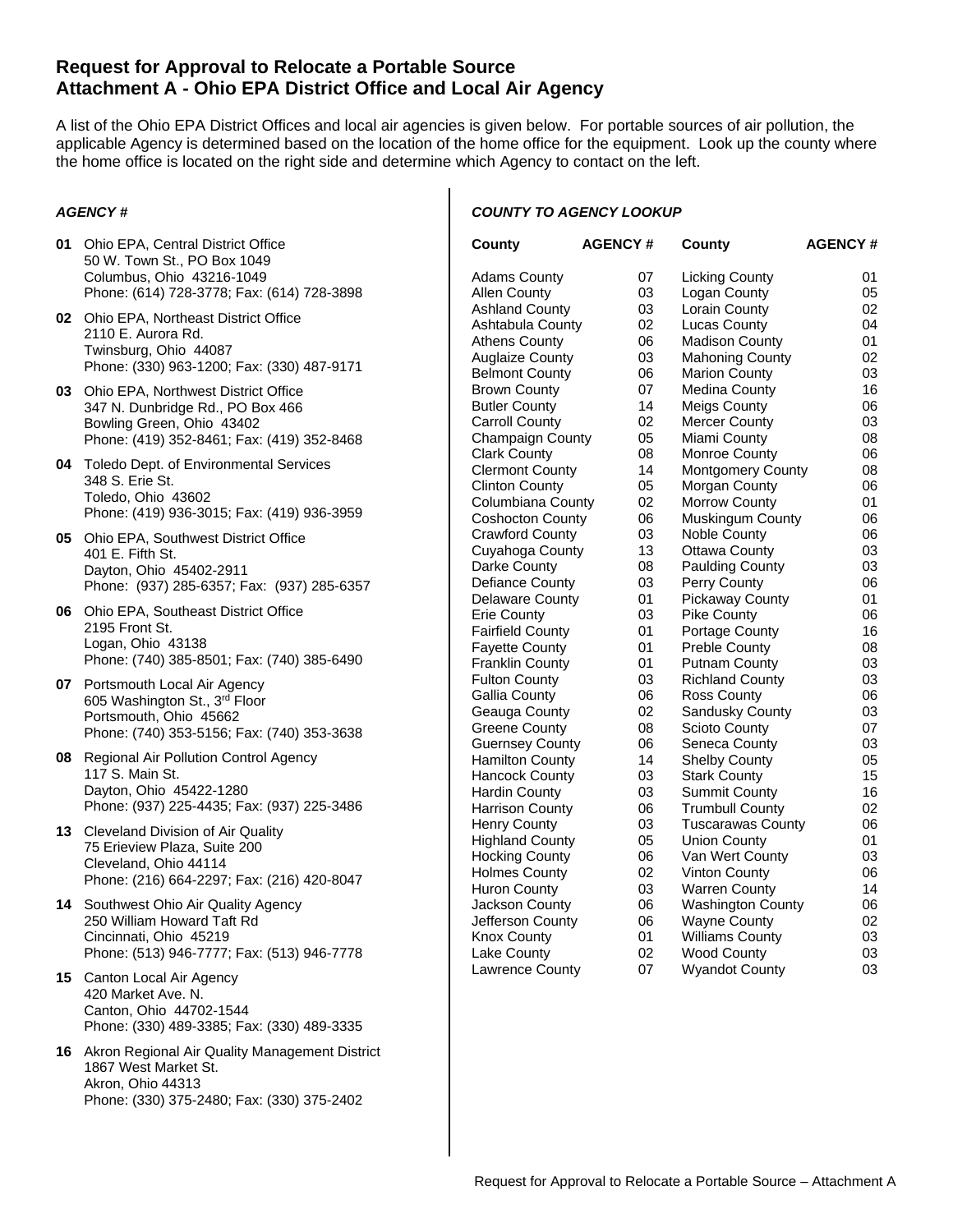

## **You must submit confirmation of your relocation within 21 days after relocating.**

You may complete this form and send it to the Ohio EPA District Office and Local Air Agency (DO/LAA) with jurisdiction of the county where the home office is located. See the information on the following page to determine the DO/LAA that is applicable. In lieu of this form, you may submit a facility profile change indicating the new location in the eBusiness Center: Air Services.

Facility Name:

Intent to Relocate Request Number:

Date Issued:

Expiration:

Facility ID:

Facility Location at Issuance:

**Approved Site**:

**[ ] The equipment has moved to the approved site given above.**

\_\_\_\_\_\_\_\_\_\_\_\_\_\_\_\_\_\_\_\_\_\_\_\_\_\_\_\_\_\_\_\_\_\_\_\_\_\_\_\_\_\_\_\_\_\_\_\_\_\_\_\_\_\_\_\_\_\_\_\_\_\_\_\_\_\_\_\_\_\_\_\_\_\_\_\_

Date of relocation:

OR

**[ ] The equipment will not be relocating to this site as proposed.**

Signature of Environmental Manager

Name of Environmental Manager (Please Print)

**Date** 

Environmental Manager Phone Number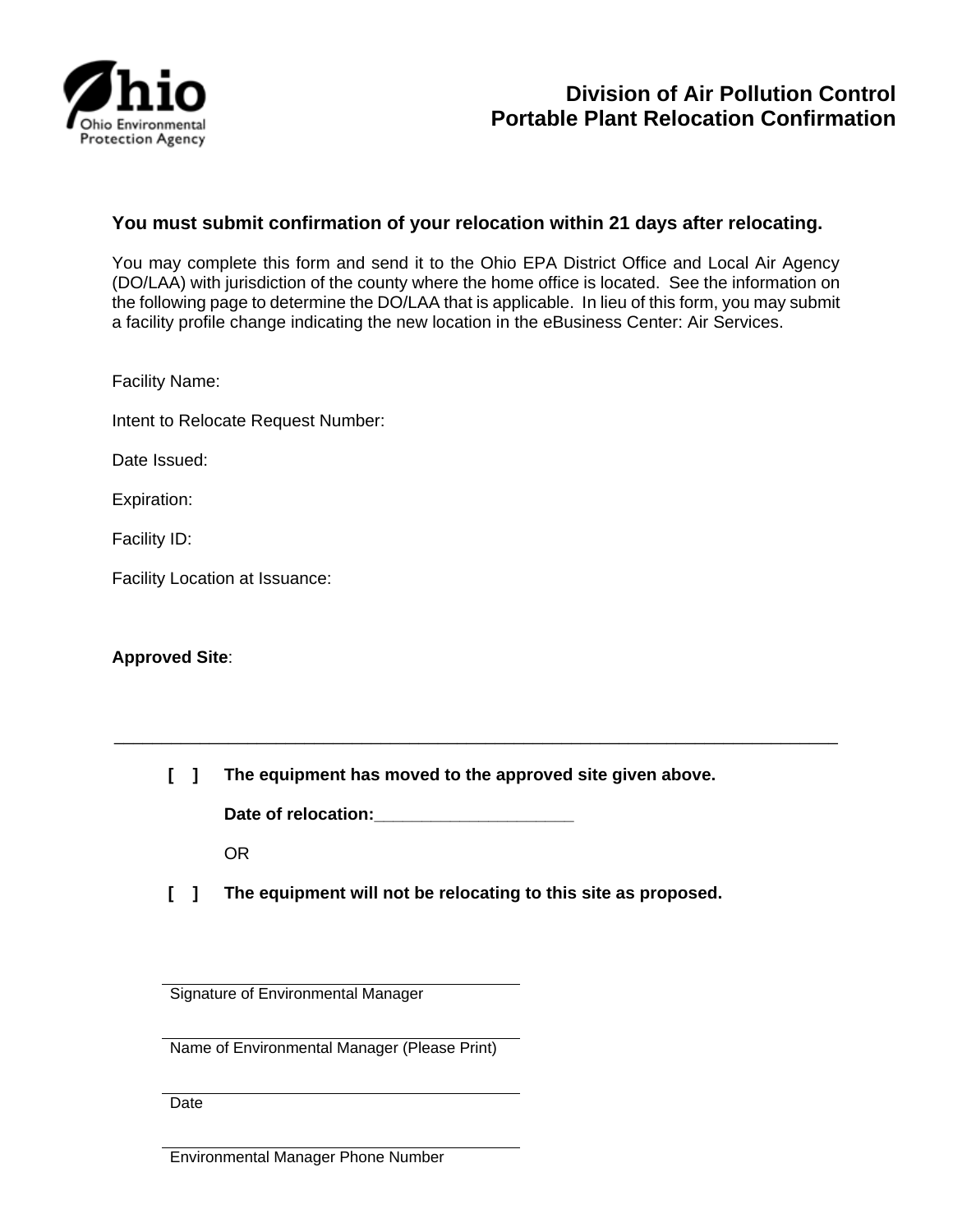

## **Division of Air Pollution Control Portable Plant Relocation Confirmation**

A list of the Ohio EPA District Offices and local air agencies is given below. For portable sources of air pollution, the applicable Agency is determined based on the location of the home office for the equipment. Look up the county where the home office is located on the right side and determine which Agency to contact on the left.

#### *AGENCY #*

- **01** Ohio EPA, Central District Office 50 W. Town St., PO Box 1049 Columbus, Ohio 43216-1049 Phone: (614) 728-3778; Fax: (614) 728-3898
- **02** Ohio EPA, Northeast District Office 2110 E. Aurora Rd. Twinsburg, Ohio 44087 Phone: (330) 963-1200; Fax: (330) 487-9171
- **03** Ohio EPA, Northwest District Office 347 N. Dunbridge Rd., PO Box 466 Bowling Green, Ohio 43402 Phone: (419) 352-8461; Fax: (419) 352-8468
- **04** Toledo Dept. of Environmental Services 348 S. Erie St. Toledo, Ohio 43602 Phone: (419) 936-3015; Fax: (419) 936-3959
- **05** Ohio EPA, Southwest District Office 401 E. Fifth St. Dayton, Ohio 45402-2911 Phone: (937) 285-6357; Fax: (937) 285-6357
- **06** Ohio EPA, Southeast District Office 2195 Front St. Logan, Ohio 43138 Phone: (740) 385-8501; Fax: (740) 385-6490
- **07** Portsmouth Local Air Agency 605 Washington St., 3rd Floor Portsmouth, Ohio 45662 Phone: (740) 353-5156; Fax: (740) 353-3638
- **08** Regional Air Pollution Control Agency 117 S. Main St. Dayton, Ohio 45422-1280 Phone: (937) 225-4435; Fax: (937) 225-3486
- **13** Cleveland Division of Air Quality 75 Erieview Plaza, Suite 200 Cleveland, Ohio 44114 Phone: (216) 664-2297; Fax: (216) 420-8047
- **14** Southwest Ohio Air Quality Agency 250 William Howard Taft Rd Cincinnati, Ohio 45219 Phone: (513) 946-7777; Fax: (513) 946-7778
- **15** Canton Local Air Agency 420 Market Ave. N. Canton, Ohio 44702-1544 Phone: (330) 489-3385; Fax: (330) 489-3335
- **16** Akron Regional Air Quality Management District 1867 West Market St. Akron, Ohio 44313 Phone: (330) 375-2480; Fax: (330) 375-2402

#### *COUNTY TO AGENCY LOOKUP*

| County                  | <b>AGENCY#</b> | County                   | <b>AGENCY#</b> |
|-------------------------|----------------|--------------------------|----------------|
| <b>Adams County</b>     | 07             | <b>Licking County</b>    | 01             |
| <b>Allen County</b>     | 03             | Logan County             | 05             |
| Ashland County          | 03             | Lorain County            | 02             |
| Ashtabula County        | 02             | Lucas County             | 04             |
| <b>Athens County</b>    | 06             | <b>Madison County</b>    | 01             |
| <b>Auglaize County</b>  | 03             | <b>Mahoning County</b>   | 02             |
| <b>Belmont County</b>   | 06             | <b>Marion County</b>     | 03             |
| <b>Brown County</b>     | 07             | Medina County            | 16             |
| <b>Butler County</b>    | 14             | Meigs County             | 06             |
| Carroll County          | 02             | Mercer County            | 03             |
| <b>Champaign County</b> | 05             | Miami County             | 08             |
| <b>Clark County</b>     | 08             | Monroe County            | 06             |
| <b>Clermont County</b>  | 14             | Montgomery County        | 08             |
| <b>Clinton County</b>   | 05             | Morgan County            | 06             |
| Columbiana County       | 02             | <b>Morrow County</b>     | 01             |
| Coshocton County        | 06             | Muskingum County         | 06             |
| <b>Crawford County</b>  | 03             | Noble County             | 06             |
| Cuyahoga County         | 13             | Ottawa County            | 03             |
| Darke County            | 08             | <b>Paulding County</b>   | 03             |
| Defiance County         | 03             | Perry County             | 06             |
| Delaware County         | 01             | <b>Pickaway County</b>   | 01             |
| Erie County             | 03             | Pike County              | 06             |
| <b>Fairfield County</b> | 01             | Portage County           | 16             |
| <b>Fayette County</b>   | 01             | <b>Preble County</b>     | 08             |
| <b>Franklin County</b>  | 01             | <b>Putnam County</b>     | 03             |
| <b>Fulton County</b>    | 03             | <b>Richland County</b>   | 03             |
| <b>Gallia County</b>    | 06             | Ross County              | 06             |
| Geauga County           | 02             | Sandusky County          | 03             |
| Greene County           | 08             | Scioto County            | 07             |
| <b>Guernsey County</b>  | 06             | Seneca County            | 03             |
| <b>Hamilton County</b>  | 14             | <b>Shelby County</b>     | 05             |
| Hancock County          | 03             | <b>Stark County</b>      | 15             |
| Hardin County           | 03             | Summit County            | 16             |
| <b>Harrison County</b>  | 06             | <b>Trumbull County</b>   | 02             |
| <b>Henry County</b>     | 03             | Tuscarawas County        | 06             |
| <b>Highland County</b>  | 05             | Union County             | 01             |
| <b>Hocking County</b>   | 06             | Van Wert County          | 03             |
| <b>Holmes County</b>    | 02             | Vinton County            | 06             |
| <b>Huron County</b>     | 03             | Warren County            | 14             |
| Jackson County          | 06             | <b>Washington County</b> | 06             |
| Jefferson County        | 06             | <b>Wayne County</b>      | 02             |
| Knox County             | 01             | Williams County          | 03             |
| Lake County             | 02             | <b>Wood County</b>       | 03             |
| Lawrence County         | 07             | <b>Wyandot County</b>    | 03             |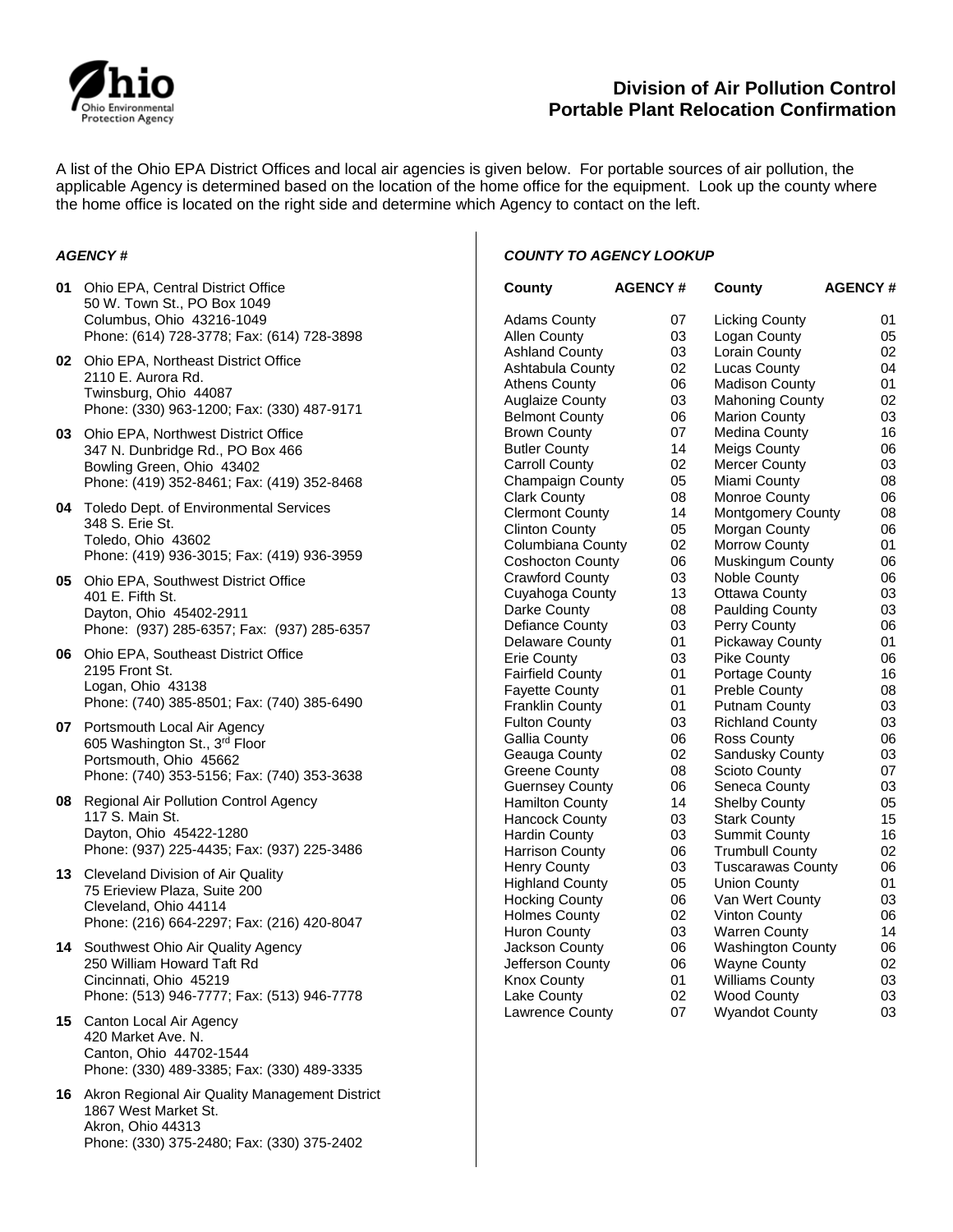**Attachment 3: Templates for Approval Letters and Public Notices**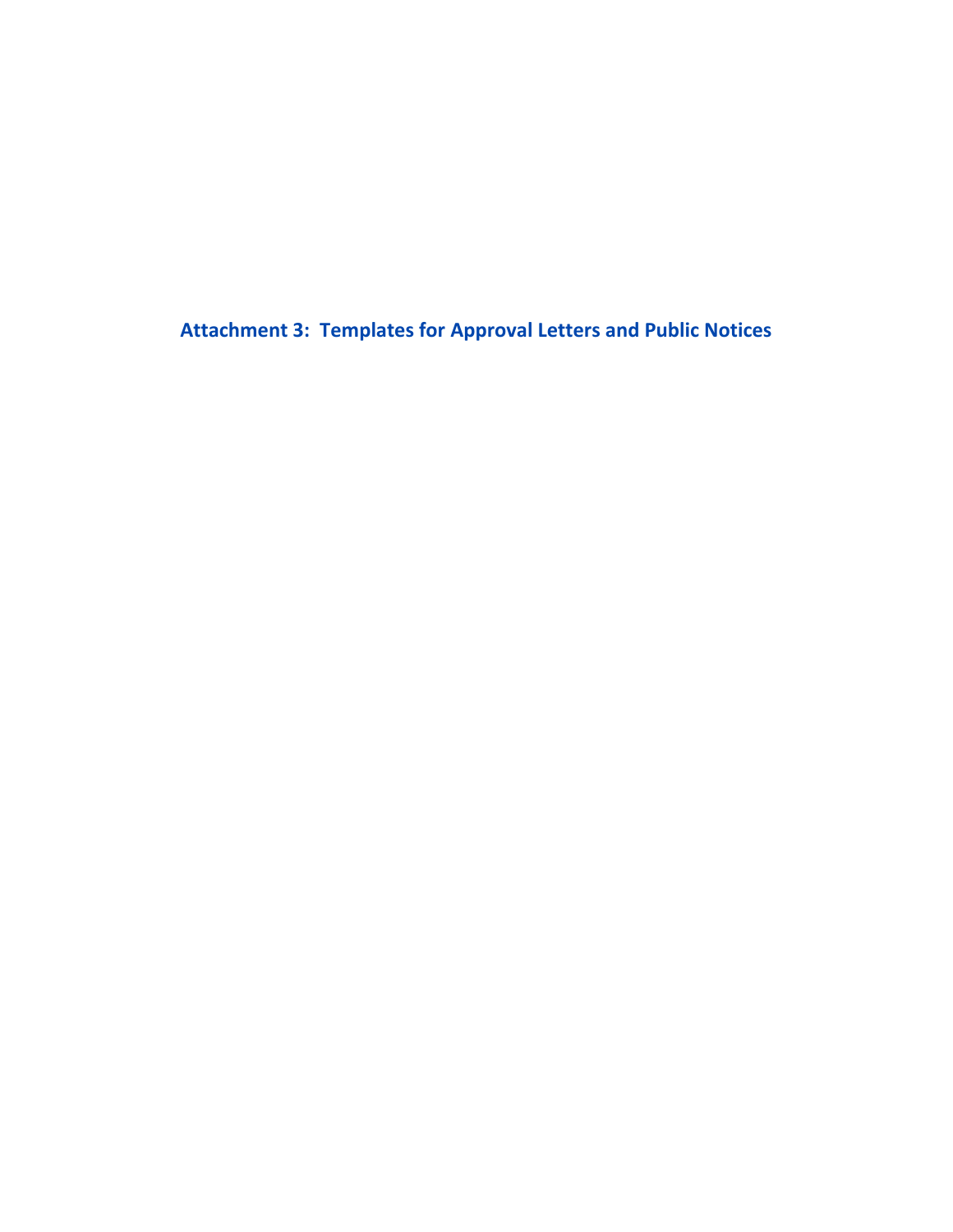

**John R. Kasich**, Governor **Mary Taylor**, Lt. Governor **Craig W. Butler**, Director

[Generic Issuance Date]

Certified Mail

[Primary Contact Name] [Facility Name] [Primary Contact Address Line 1] [Primary Contact Address Line 2] [Primary Contact City, State Zip] \*[Zip Code]\*

RE: SITE PREAPPROVAL FOR RELOCATION OF PORTABLE FACILITY Intent to Relocate Request Number: [Application #'s] Effective: [Date Issued (Not Permit)] Expiration: [Expiration (Not Permit)] Facility ID: [Facility ID] Current Facility Location: [Facility Address Line 1] [Facility Address Line 2] [Facility City, State Zip]

Dear Permit Holder:

This letter is being sent in response to a request for a site preapproval to relocate which was received on [Application Received Date] regarding the facility identified above. The Ohio EPA, Division of Air Pollution Control (DAPC) currently has on record that the following emissions unit(s) is a part of this facility.

| <b>Tmissions Unit ID:</b><br>--------------------  | ---------<br>ID:<br><b>Equinment</b><br>:omnany |
|----------------------------------------------------|-------------------------------------------------|
| $\overline{\phantom{a}}$<br>---- <del>-</del> ---- | mont<br>ור<br>עו<br>-------                     |

DAPC believes that this type of operation will not cause appreciable degradation of the air quality in the area surrounding the proposed site(s) and therefore approves the relocation at any time to the site listed below, pursuant to Ohio Administrative Code (OAC) rule 3745-31-  $05(B)(1)(p)(ii)$ .

### **Approved Site:** [Future Address]

This office will provide public notice of the impending move in the newspaper, [Newspaper Name], in [Target County] county. Once public notice of the intended relocation is published in the appropriate newspaper, relocation can occur.

Once the equipment has been relocated, the [DO/LAA Long Name] of the move **within 21 days** by completing and mailing the Portable Plant Relocation Confirmation form attached, or by using "Air Services" in the Ohio EPA eBusiness Center.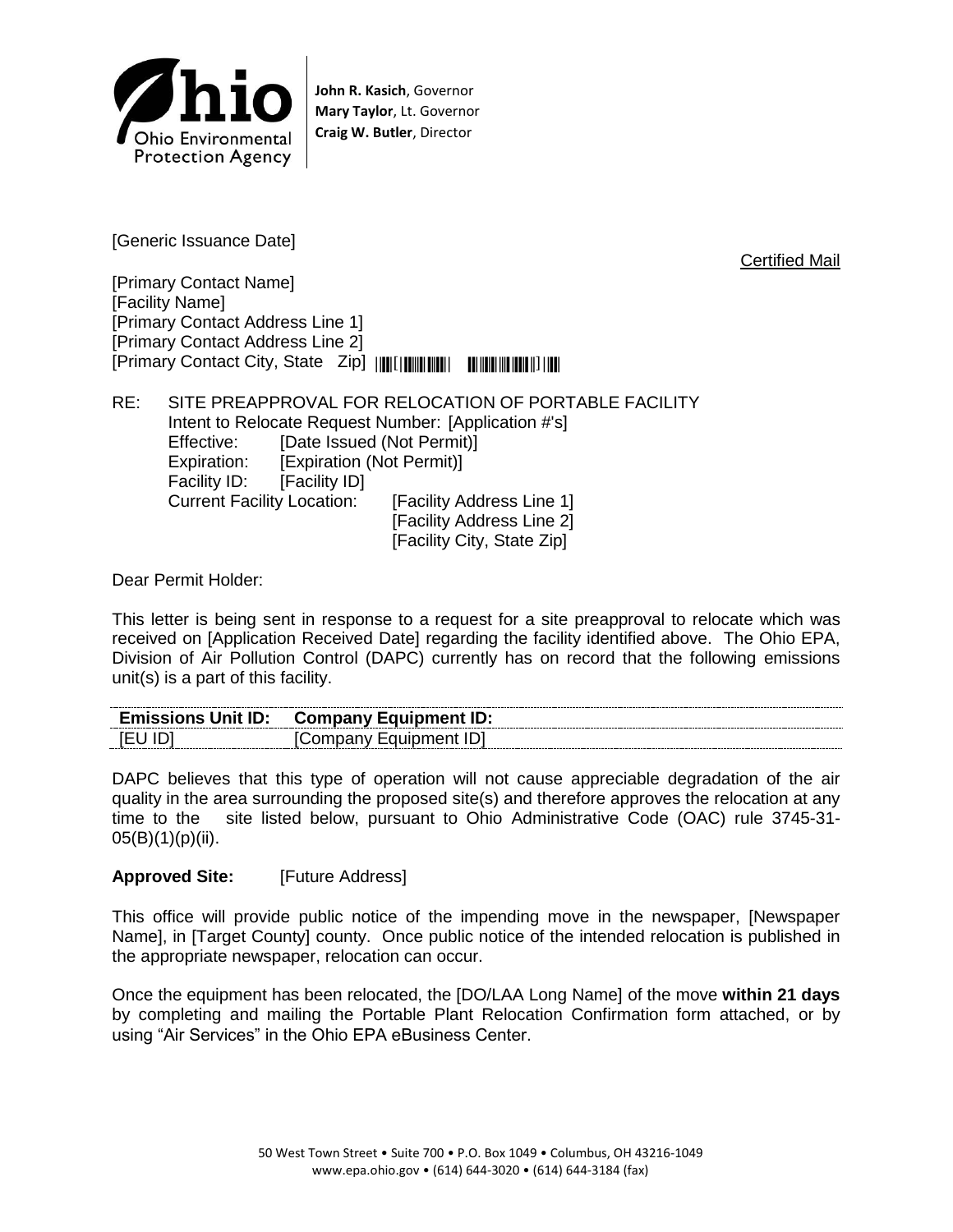Please be advised that [Facility Name] must ensure that the identified emissions unit(s) and any supporting units operate in compliance with all applicable rules and regulations, as well as all applicable permit terms and conditions.

#### **This site preapproval will expire on the date given above. In order to relocate equipment to the approved site after the expiration date, you must acquire a new site preapproval.**

You are hereby notified that this action of the Director is final and may be appealed to the Environmental Review Appeals Commission pursuant to Section 3745.04 of the Ohio Revised Code. The appeal must be in writing and set forth the action complained of and the grounds upon which the appeal is based. The appeal must be filed with the Commission within thirty (30) days after notice of the Director's action. The appeal must be accompanied by a filing fee of \$70.00, made payable to "Ohio Treasurer Josh Mandel," which the Commission, in its discretion, may reduce if by affidavit you demonstrate that payment of the full amount of the fee would cause extreme hardship. Notice of the filing of the appeal shall be filed with the Director within three (3) days of filing with the Commission. Ohio EPA requests that a copy of the appeal be served upon the Ohio Attorney General's Office, Environmental Enforcement Section. An appeal may be filed with the Environmental Review Appeals Commission at the following address:

Environmental Review Appeals Commission 77 South High Street, 17th Floor Columbus, OH 43215

The Ohio EPA is encouraging companies to investigate pollution prevention and energy conservation. Not only will this reduce pollution and energy consumption, but it can also save you money. If you would like to learn ways you can save money while protecting the environment, please contact our Office of Compliance Assistance and Pollution Prevention at (614) 644-3469.

If you have any questions regarding this matter, please contact the [DO/LAA Long Name] at [DO/LAA Phone]. Please complete a survey at [www.epa.ohio.gov/survey.aspx](http://www.epa.ohio.gov/survey.aspx) and give us feedback on how well we did processing your request. We value your opinion.

Sincerely,

Craig W. Butler **Director** 

Cc: [DO/LAA Short Name]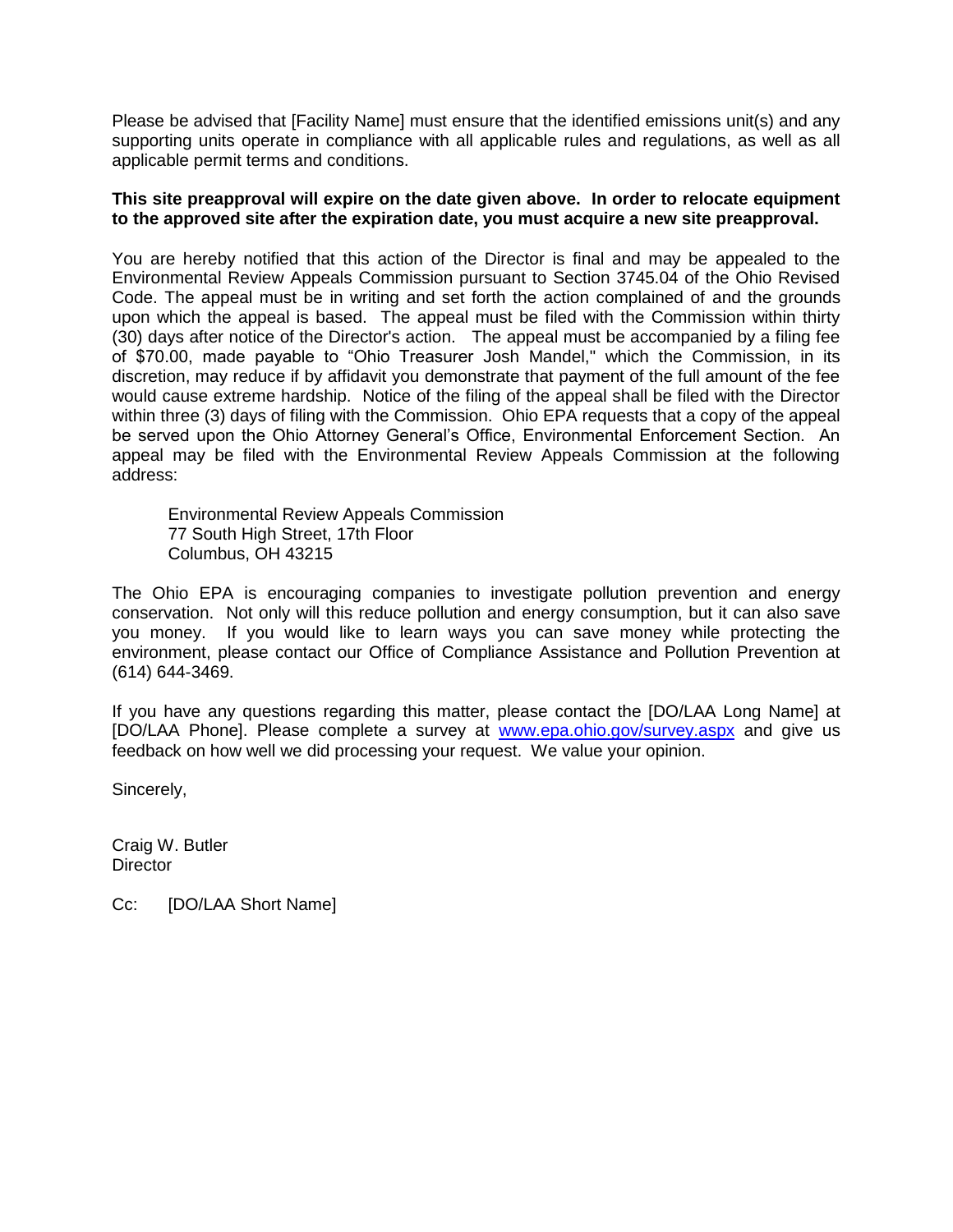

**John R. Kasich**, Governor **Mary Taylor**, Lt. Governor **Craig W. Butler**, Director

[Generic Issuance Date]

[Primary Contact Name] [Facility Name] [Primary Contact Address Line 1] [Primary Contact Address Line 2] [Primary Contact City, State Zip] \*[Zip Code]\*

RE: APPROVED RELOCATION OF PORTABLE FACILITY Intent to Relocate Request Number: [Application #'s] Effective: [Date Issued (Not Permit)] Expiration: [Expiration (Not Permit)] Facility ID: [Facility ID] Current Facility Location: [Facility Address Line 1] [Facility Address Line 2] [Facility City, State Zip]

Dear Permit Holder:

This letter is being sent in response to a request for one-time approval to relocate to a site that has not been preapproved by Ohio EPA. This request was received on [Application Received Date] regarding the facility identified above. The Ohio EPA, Division of Air Pollution Control (DAPC) currently has on record that the following emissions unit(s) is a part of this facility.

| $\mathsf{F}$ missions l $\mathsf{Init}$ ID $\mathsf{I}$ |  |
|---------------------------------------------------------|--|
| ------                                                  |  |

DAPC believes that this type of operation will not cause appreciable degradation of the air quality in the area surrounding the proposed site below and therefore approves the relocation to this site **one time**, pursuant to Ohio Administrative Code rule 3745-31-03(B)(1)(p)(i).

**Approved Site:** [Future Address]

This office will provide public notice of the impending move in the newspaper, [Newspaper Name], in [Target County] county where the portable source will be located. Once public notice of the intended relocation is published in the appropriate newspaper, relocation can occur.

Once the equipment has been relocated, the [DO/LAA Long Name] must be notified by [Facility Name] of the move **within 21 days** by completing and mailing the Portable Plant Relocation Confirmation form attached, or by updating the location using the Ohio EPA eBusiness Center: Air Services to update the facility location.

Please be advised that [Facility Name] must ensure that the identified emissions unit(s) and any supporting units operate in compliance with all applicable rules and regulations, as well as all applicable permit terms and conditions.

Certified Mail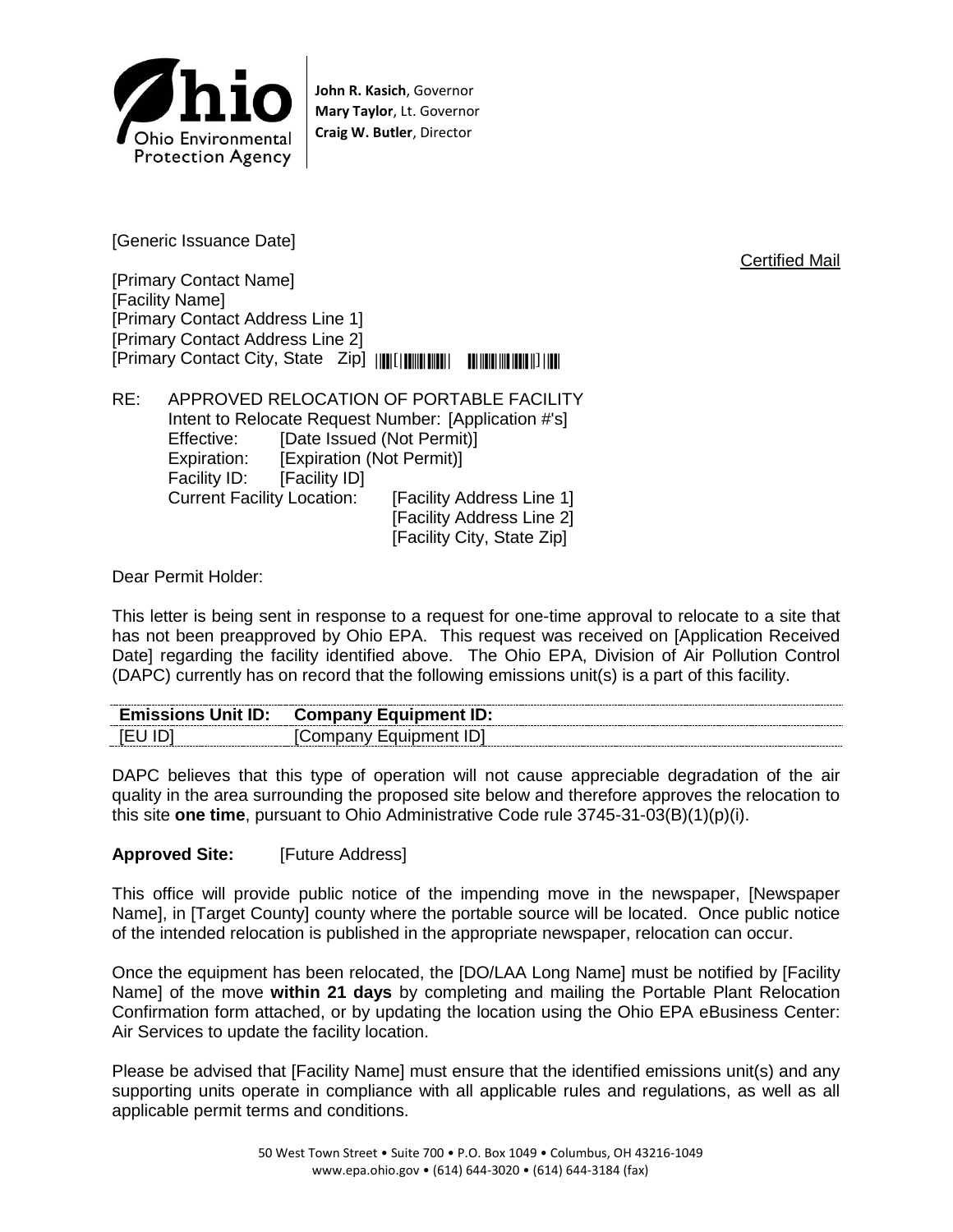#### **This one-time site relocation approval will expire on the date given above. In order to relocate equipment to the proposed site after the expiration date, you must acquire a new site relocation approval.**

You are hereby notified that this action of the Director is final and may be appealed to the Environmental Review Appeals Commission pursuant to Section 3745.04 of the Ohio Revised Code. The appeal must be in writing and set forth the action complained of and the grounds upon which the appeal is based. The appeal must be filed with the Commission within thirty (30) days after notice of the Director's action. The appeal must be accompanied by a filing fee of \$70.00, made payable to "Ohio Treasurer Josh Mandel," which the Commission, in its discretion, may reduce if by affidavit you demonstrate that payment of the full amount of the fee would cause extreme hardship. Notice of the filing of the appeal shall be filed with the Director within three (3) days of filing with the Commission. Ohio EPA requests that a copy of the appeal be served upon the Ohio Attorney General's Office, Environmental Enforcement Section. An appeal may be filed with the Environmental Review Appeals Commission at the following address:

Environmental Review Appeals Commission 77 South High Street, 17th Floor Columbus, OH 43215

The Ohio EPA is encouraging companies to investigate pollution prevention and energy conservation. Not only will this reduce pollution and energy consumption, but it can also save you money. If you would like to learn ways you can save money while protecting the environment, please contact our Office of Compliance Assistance and Pollution Prevention at (614) 644-3469.

If you have any questions regarding this matter, please contact the [DO/LAA Long Name] at [DO/LAA Phone]. Please complete a survey at [www.epa.ohio.gov/survey.aspx](http://www.epa.ohio.gov/survey.aspx) and give us feedback on how we did processing your request. We value your opinion.

Sincerely,

Craig W. Butler **Director** 

Cc: [DO/LAA Short Name]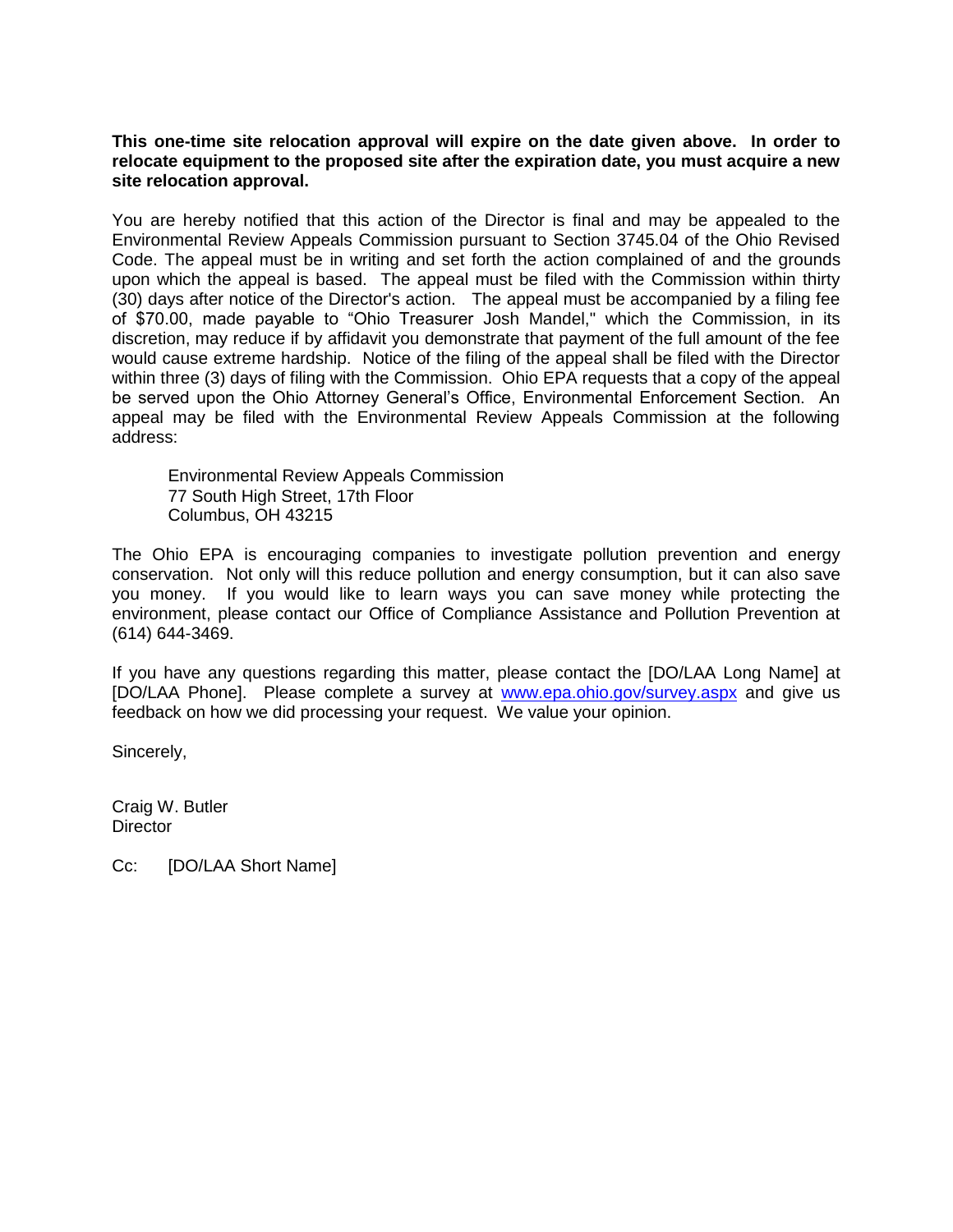

**John R. Kasich**, Governor **Mary Taylor**, Lt. Governor **Craig W. Butler**, Director

[Generic Issuance Date]

[Primary Contact Name] [Facility Name] [Primary Contact Address Line 1] [Primary Contact Address Line 2] [Primary Contact City, State Zip] \*[Zip Code]\*

RE: SITE PREAPPROVAL FOR RELOCATION OF PORTABLE FACILITY Intent to Relocate Request Number: [Application #'s] Effective: [Date Issued (Not Permit)] Expiration: [Expiration (Not Permit)] Facility ID: [Facility ID] Current Facility Location: [Facility Address Line 1] [Facility Address Line 2] [Facility City, State Zip]

Dear Permit Holder:

This letter is being sent in response to a request for a site preapproval to relocate which was received on [Application Received Date] regarding the facility identified above. The Ohio EPA, Division of Air Pollution Control (DAPC) currently has on record that the following emissions unit(s) is a part of this facility.

| --------------<br><b>Emissions Unit ID:</b><br>---------- | ID:<br>Company Equipment ' |
|-----------------------------------------------------------|----------------------------|
|                                                           | M                          |

DAPC believes that this type of operation will not cause appreciable degradation of the air quality in the area surrounding the proposed site(s) and therefore approves the relocation at any time to the site listed below, pursuant to Ohio Administrative Code (OAC) rule 3745-31-  $05(B)(1)(p)(ii)$ , provided the additional conditions given below are met while located at the site.

**Approved Site:** [Future Address]

**Additional Conditions:** [ITR Special Text]

If, at any time, the above conditions are not met while operating at this site, DAPC will consider the approval as void and further operation of the unit without additional approval will be considered a violation of OAC rule 3745-31-03.

This office will provide public notice of the impending move in the newspaper, [Newspaper Name], in [Target County] county. Once public notice of the intended relocation is published in the appropriate newspaper, relocation can occur.

Certified Mail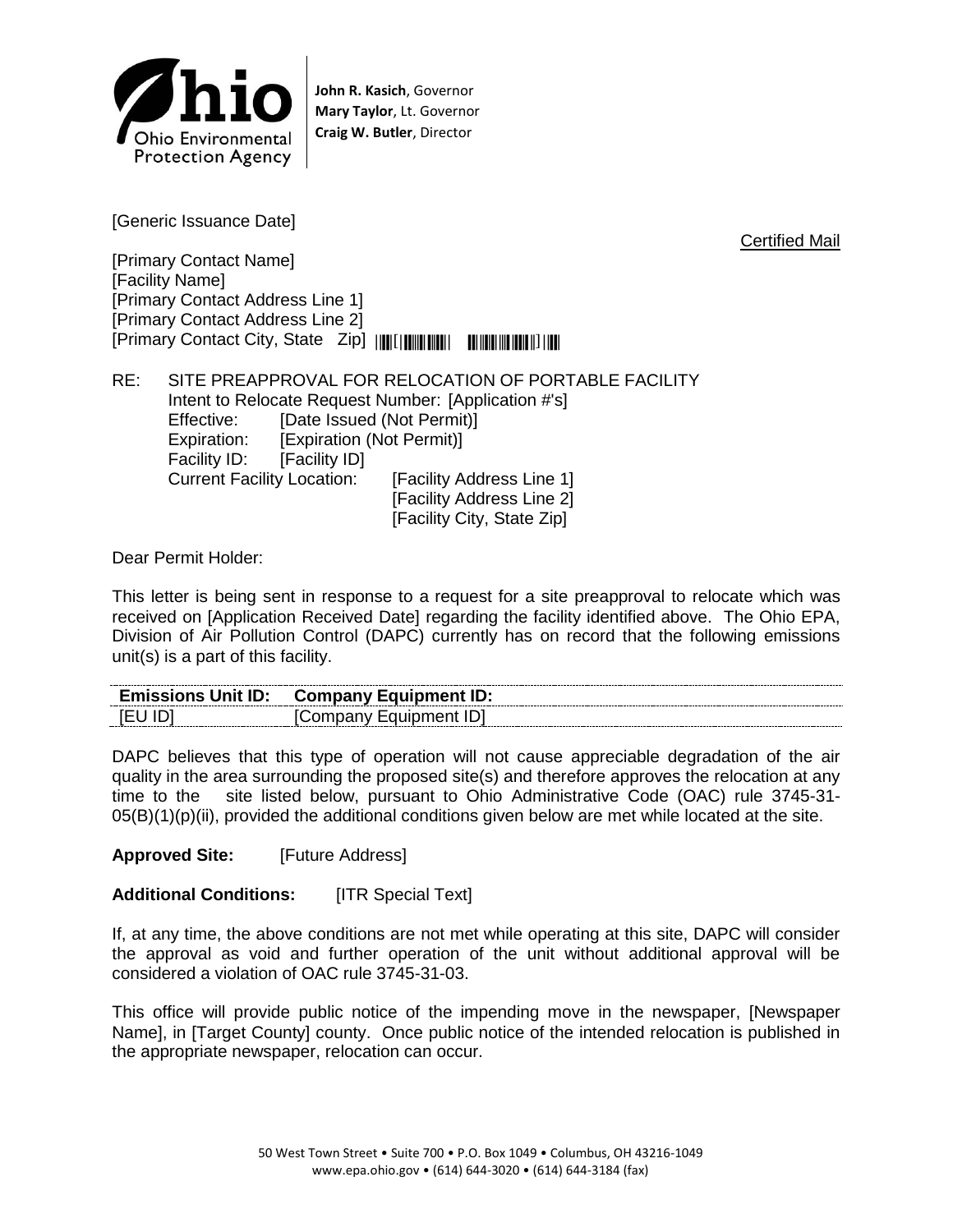Once the equipment has been relocated, the [DO/LAA Long Name] of the move **within 21 days** by completing and mailing the Portable Plant Relocation Confirmation form attached, or by using "Air Services" in the Ohio EPA eBusiness Center.

Please be advised that [Facility Name] must ensure that the identified emissions unit(s) and any supporting units operate in compliance with all applicable rules and regulations, as well as all applicable permit terms and conditions.

### **This site preapproval will expire on the date given above. In order to relocate equipment to the approved site after the expiration date, you must acquire a new site preapproval.**

You are hereby notified that this action of the Director is final and may be appealed to the Environmental Review Appeals Commission pursuant to Section 3745.04 of the Ohio Revised Code. The appeal must be in writing and set forth the action complained of and the grounds upon which the appeal is based. The appeal must be filed with the Commission within thirty (30) days after notice of the Director's action. The appeal must be accompanied by a filing fee of \$70.00, made payable to "Ohio Treasurer Josh Mandel," which the Commission, in its discretion, may reduce if by affidavit you demonstrate that payment of the full amount of the fee would cause extreme hardship. Notice of the filing of the appeal shall be filed with the Director within three (3) days of filing with the Commission. Ohio EPA requests that a copy of the appeal be served upon the Ohio Attorney General's Office, Environmental Enforcement Section. An appeal may be filed with the Environmental Review Appeals Commission at the following address:

Environmental Review Appeals Commission 77 South High Street, 17th Floor Columbus, OH 43215

The Ohio EPA is encouraging companies to investigate pollution prevention and energy conservation. Not only will this reduce pollution and energy consumption, but it can also save you money. If you would like to learn ways you can save money while protecting the environment, please contact our Office of Compliance Assistance and Pollution Prevention at (614) 644-3469.

If you have any questions regarding this matter, please contact the [DO/LAA Long Name] at [DO/LAA Phone]. Please complete a survey at [www.epa.ohio.gov/survey.aspx](http://www.epa.ohio.gov/survey.aspx) and give us feedback on how we did processing your request. We value your opinion.

Sincerely,

Craig W. Butler **Director** 

Cc: [DO/LAA Short Name]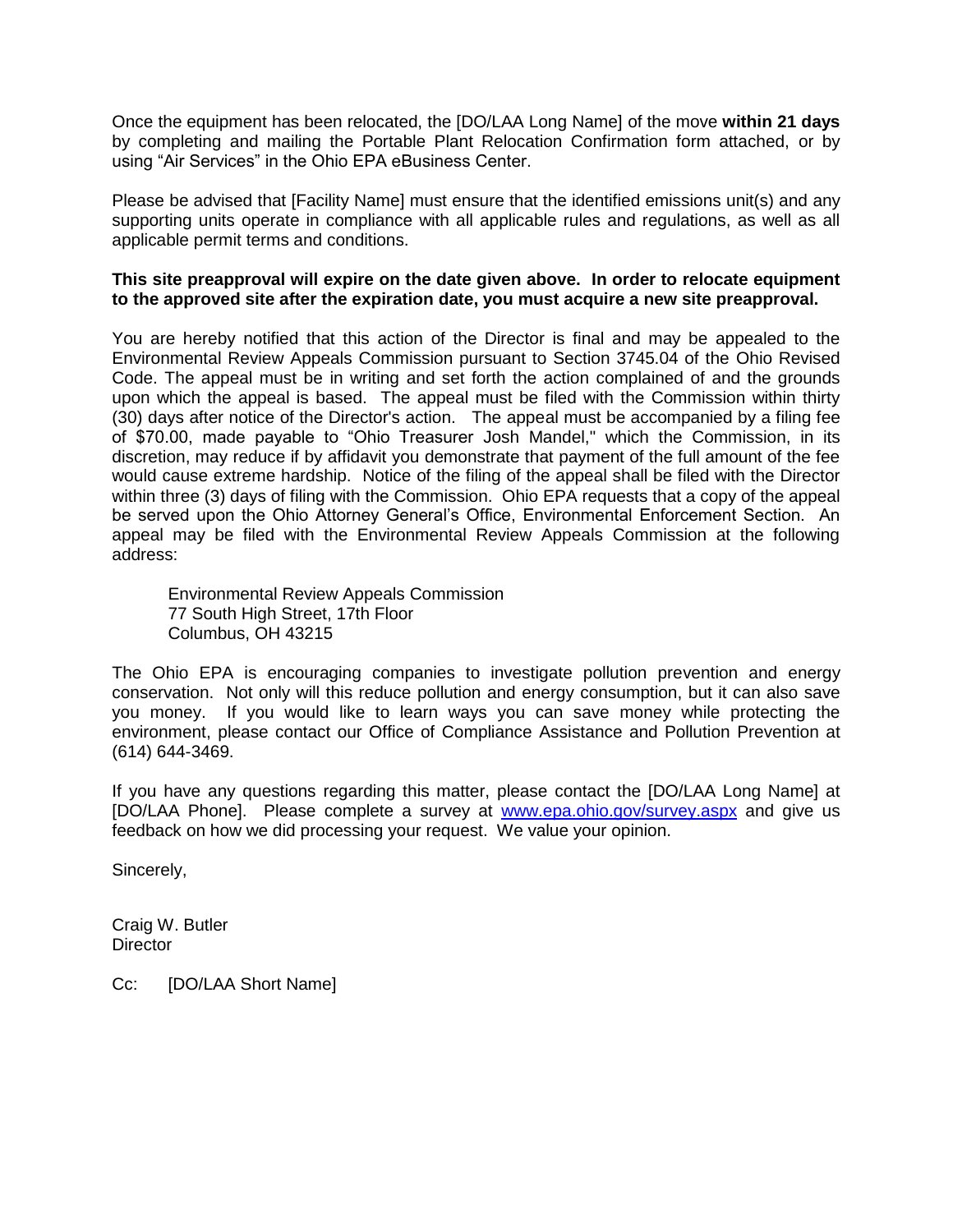

**John R. Kasich**, Governor **Mary Taylor**, Lt. Governor **Craig W. Butler**, Director

[Generic Issuance Date]

[Primary Contact Name] [Facility Name] [Primary Contact Address Line 1] [Primary Contact Address Line 2] [Primary Contact City, State Zip] \*[Zip Code]\*

RE: APPROVED RELOCATION OF PORTABLE FACILITY Intent to Relocate Request Number: [Application #'s] Effective: [Date Issued (Not Permit)] Expiration: [Expiration (Not Permit)] Facility ID: [Facility ID] Current Facility Location: [Facility Address Line 1] [Facility Address Line 2] [Facility City, State Zip]

Dear Permit Holder:

This letter is being sent in response to a request for one-time approval to relocate to a site that has not been preapproved by Ohio EPA. This request was received on [Application Received Date] regarding the facility identified above. The Ohio EPA, Division of Air Pollution Control (DAPC) currently has on record that the following emissions unit(s) is a part of this facility.

| -------------<br><b>Emissions Unit ID:</b> | ID:<br>Eauinment<br>∵ompany ت |
|--------------------------------------------|-------------------------------|
| --------                                   | $ \sim$<br>יי<br>''           |

DAPC believes that this type of operation will not cause appreciable degradation of the air quality in the area surrounding the proposed site below and therefore approves the relocation to this site **one time**, pursuant to Ohio Administrative Code rule 3745-31-03(B)(1)(p)(i), provided the additional conditions given below are met while located at the site.

**Approved Site:** [Future Address]

**Additional Conditions:** [ITR Special Text]

If, at any time, the above conditions are not met while operating at this site, DAPC will consider the approval as void and further operation of the unit without additional approval will be considered a violation of OAC rule 3745-31-03.

This office will provide public notice of the impending move in the newspaper, [Newspaper Name], in [Target County] county where the portable source will be located. Once public notice of the intended relocation is published in the appropriate newspaper, relocation can occur.

Certified Mail